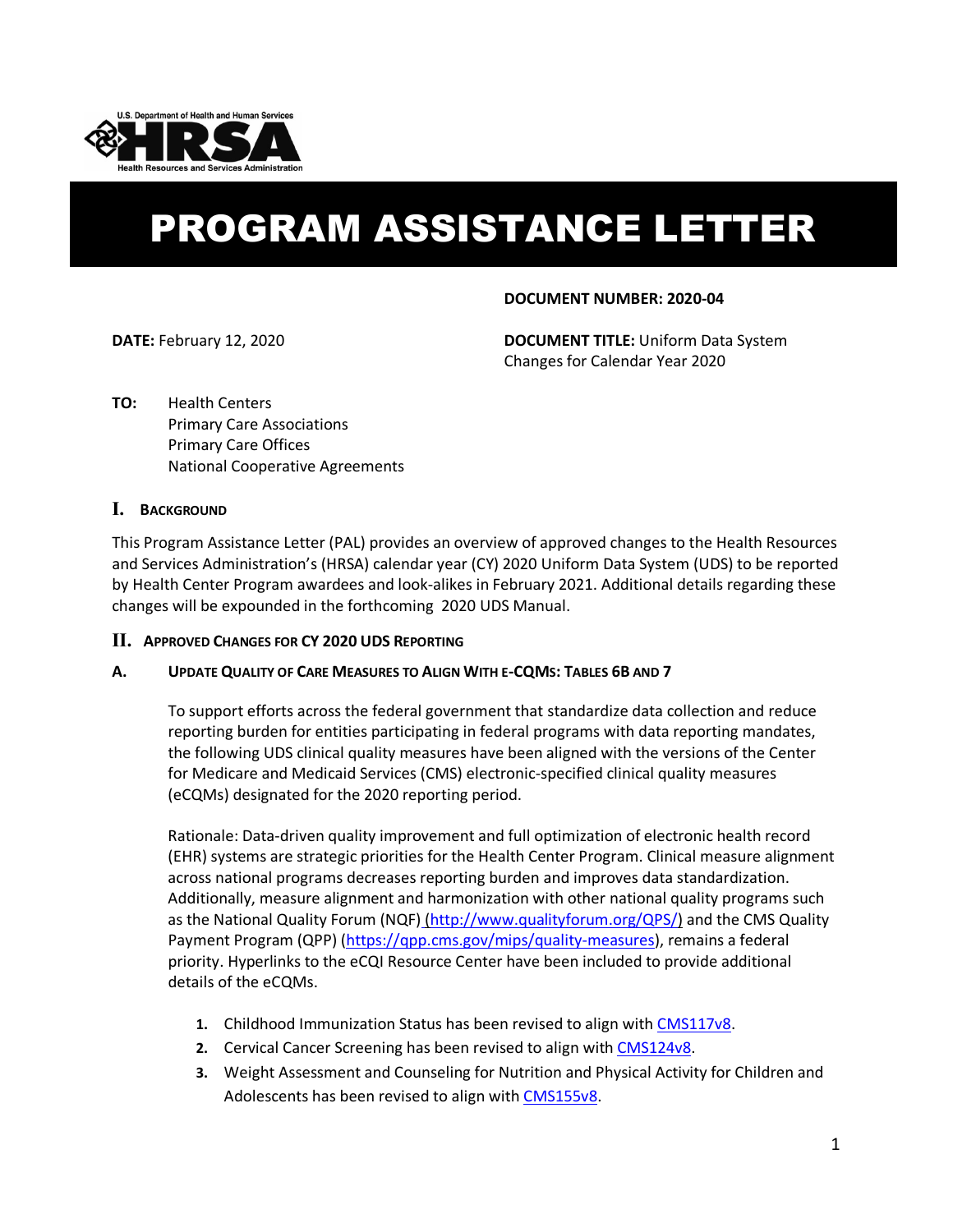- **4.** Preventive Care and Screening: Body Mass Index (BMI) Screening and Follow-Up Plan has been revised to align wit[h CMS69v8.](https://ecqi.healthit.gov/ecqm/measures/cms69v8)
- **5.** Preventive Care and Screening: Tobacco Use: Screening and Cessation Intervention has been revised to align with [CMS138v8.](https://ecqi.healthit.gov/ecqm/measures/cms138v8)
- **6.** Statin Therapy for the Prevention and Treatment of Cardiovascular Disease has been revised to align with [CMS347v3.](https://ecqi.healthit.gov/ecqm/measures/cms347v3)
- **7.** Ischemic Vascular Disease (IVD): Use of Aspirin or Another Antiplatelet has been revised to align with [CMS164v7.](https://protect2.fireeye.com/url?k=8791777f-dbc56e03-87914640-0cc47adc5fa2-177c756bfb746c7a&u=https://ecqi.healthit.gov/ecqm/ep/2019/cms164v7)
- **8.** Colorectal Cancer Screening has been revised to align with [CMS130v8.](https://ecqi.healthit.gov/ecqm/measures/cms130v8)
- **9.** Preventive Care and Screening: Screening for Depression and Follow-Up Plan has been revised to align with [CMS2v9.](https://ecqi.healthit.gov/ecqm/measures/cms2v9)
- **10.** Controlling High Blood Pressure has been revised to align with [CMS165v8.](https://ecqi.healthit.gov/ecqm/measures/cms165v8)
- **11.** Diabetes: Hemoglobin A1c (HbA1c) Poor Control (> 9%) has been revised to align with [CMS122v8.](https://ecqi.healthit.gov/ecqm/measures/cms122v8)
- **12.** Dental Sealants for Children Between 6 9 Years has been rvies to aling with [CMS277.](https://ushik.ahrq.gov/QualityMeasuresListing?draft=true&system=dcqm&sortField=570&sortDirection=ascending&enableAsynchronousLoading=true)

# **B. RETIRING THE ASTHMA MEASURE: USE OF APPROPRIATE MEDICATIONS FOR ASTHMA**

The current eCQM asthma measure, [CMS126v5,](https://cmit.cms.gov/CMIT_public/ViewMeasure?MeasureId=5780#tab1) reported in the UDS captures the percentage of patients 5-64 years of age who were identified as having persistent asthma and were appropriately ordered medication during the measurement period. The measure will be retired from the UDS' clinical measure set beginning with CY 2020 UDS reporting.

Rationale: CMS 126v5 is no longer being updated by its measure steward, the National Committee for Quality Assurance. As a result, when new asthma medications are approved for use they are not reflected in the eCQM's specifications. This asthma measure was also retired from the Healthcare Effectiveness Data and Information Set (HEDIS) and is no longer endorsed by the National Quality Forum (NQF).

# **C. RETAINING THE DENTAL SEALANTS FOR CHILDREN BETWEEN 6–9 YEARS MEASURE (CMS277)**

The draft dental sealant measure, CMS277, captures the percentage of children, age 6–9 years, at moderate to high risk for caries who received a sealant on a first permanent molar during the measurement period. Based upon health center feedback of the measure's successful utility to promote oral health received during the public comment period, HRSA has decided to retain the dental sealant measure for 2020 UDS reporting. Additionally, HRSA *will not* move forward with adding the fluoride varnish measure [\(CMS74\)](https://ecqi.healthit.gov/ecqm/ep/2020/cms074v9) for 2020 UDS.

Rationale: Dental sealants are an evidence-based treatment that are an important part of preventative oral health. This service is recommended by the American Academy of Pediatric Dentristy to prevent the occurance of cavities, known clinicially as caries, and is considered part of comprehensive dental care.<sup>[1](#page-20-0)</sup>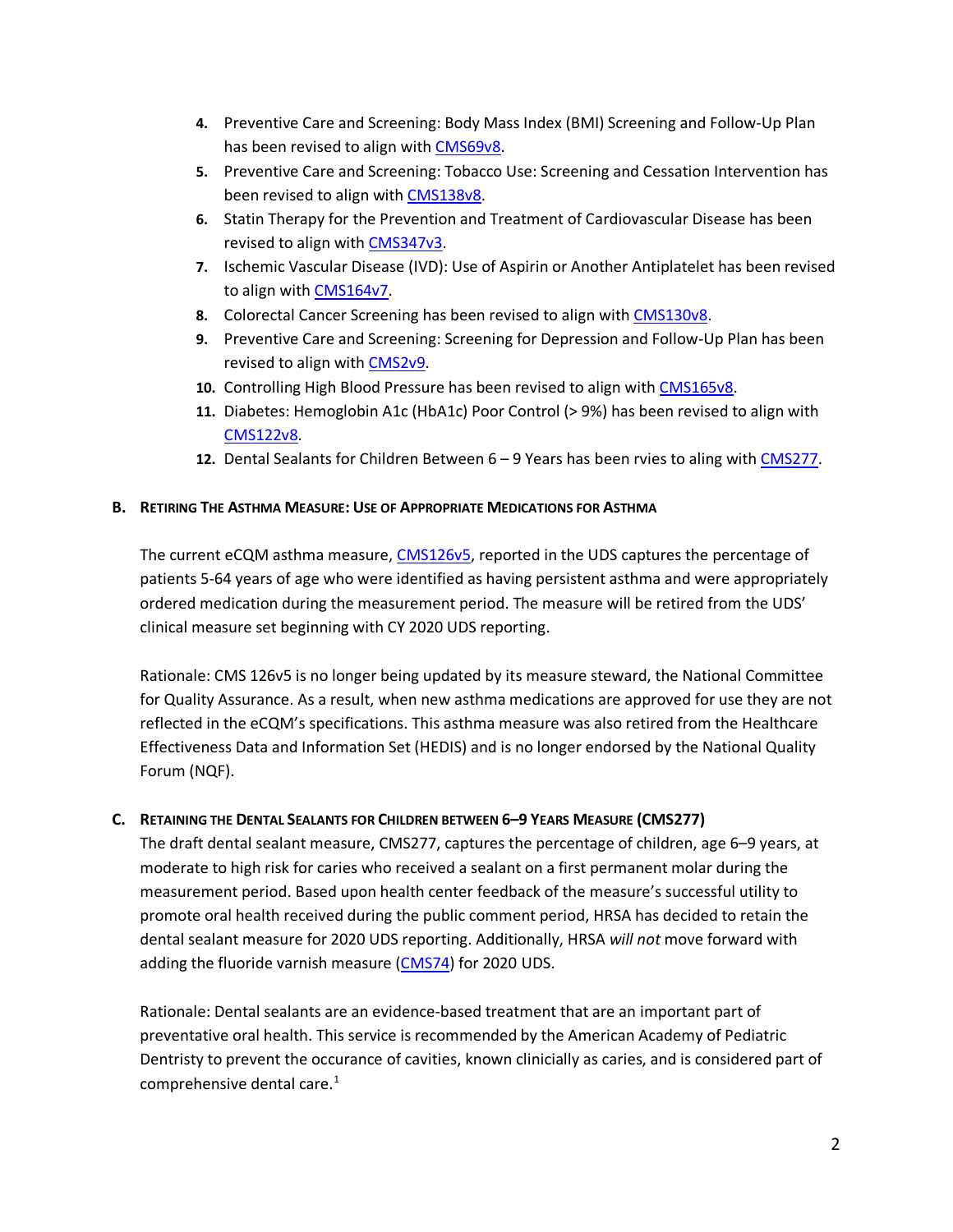# **D. ADDING THE DEPRESSION REMISSION AT TWELVE MONTHS MEASURE (CMS159V8)**

The depression remission measure[, CMS159v8,](https://ecqi.healthit.gov/ecqm/measures/cms159v8) captures the percentage of adolescent patients 12 to 17 years of age and adult patients 18 years of age or older with major depression or dysthymia who reached remission 12 months (+/- 60 days) after an index event (to be reported on Table 6B). This will be added to UDS reporting requirements starting with the 2020 UDS report.

Rationale**:** Currently, the UDS includes the Screening for Depression and Follow-Up Plan eCQM which asks health centers to report on patients aged 12 and older screened for depression and were provided follow-up care if screened positive. While screening increases intervention opportunities for mental illness, it does not provide data on the outcome of patients with depression. The addition of the Depression Remission Measure at 12 Months eCQM will provide data on how health centers are helping patients reach remission and further support national efforts to improve the population's mental health.

## E. **REVISING THE HIV LINKAGE TO CARE MEASURE**

The HIV linkage to care measure captures the percentage of patients whose first ever HIV diagnosis was made by health center staff between October 1 of the prior year and September 30 of the measurement year and who were seen for follow-up treatment within 90 days of that first-ever diagnosis. This measure will be modified to change the follow-up treatment timeline from 90 days to 30 days and the observation period of first ever HIV diagnoses to 1 December of the prior year and 30 November of the reporting year.

Rationale: HRSA is one of the lead federal agencies in the 'Ending the HIV Epidemic' Initiative. To support this effort and to align with the Centers for Disease Control and Prevention (CDC) guidance patients with an HIV diagnosis should be seen for follow up treatment within 30 days.<sup>[2](#page-20-1)</sup>

#### F. **ADDING THE HIV SCREENING MEASURE (CMS349V2)**

The HIV Screening measure, [CMS349v2,](https://ecqi.healthit.gov/ecqm/measures/cms349v2) captures the percentage of patients aged 15-65 at the start of the measurement period who were between 15-65 years old when tested for HIV (to be reported on Table 6B). This will be added to UDS reporting requirements starting with the 2020 UDS report.

Rationale: HRSA is one of the lead federal agencies in the 'Ending the HIV Epidemic' Initiative and is building upon the following key strategies: diagnosing, treating, preventing, and responding.<sup>2</sup> Approximately 1.1 million people are living with HIV in the US; 15% of them are unaware that they are infected.<sup>[3](#page-20-2)</sup> The addition of the HIV screening eCQM will further support efforts to promote early detection and care of HIV in health center patients.

#### G. **ADDING DATA ON PRESCRIPTIONS FOR PRE-EXPOSURE PROPHYLAXIS** (**PREP)**

Pre-exposure prophylaxis (PrEP) is the use of antiretroviral medication to prevent HIV infection and is used by people who are at high risk of being exposed to HIV. Table 6A will be modified to capture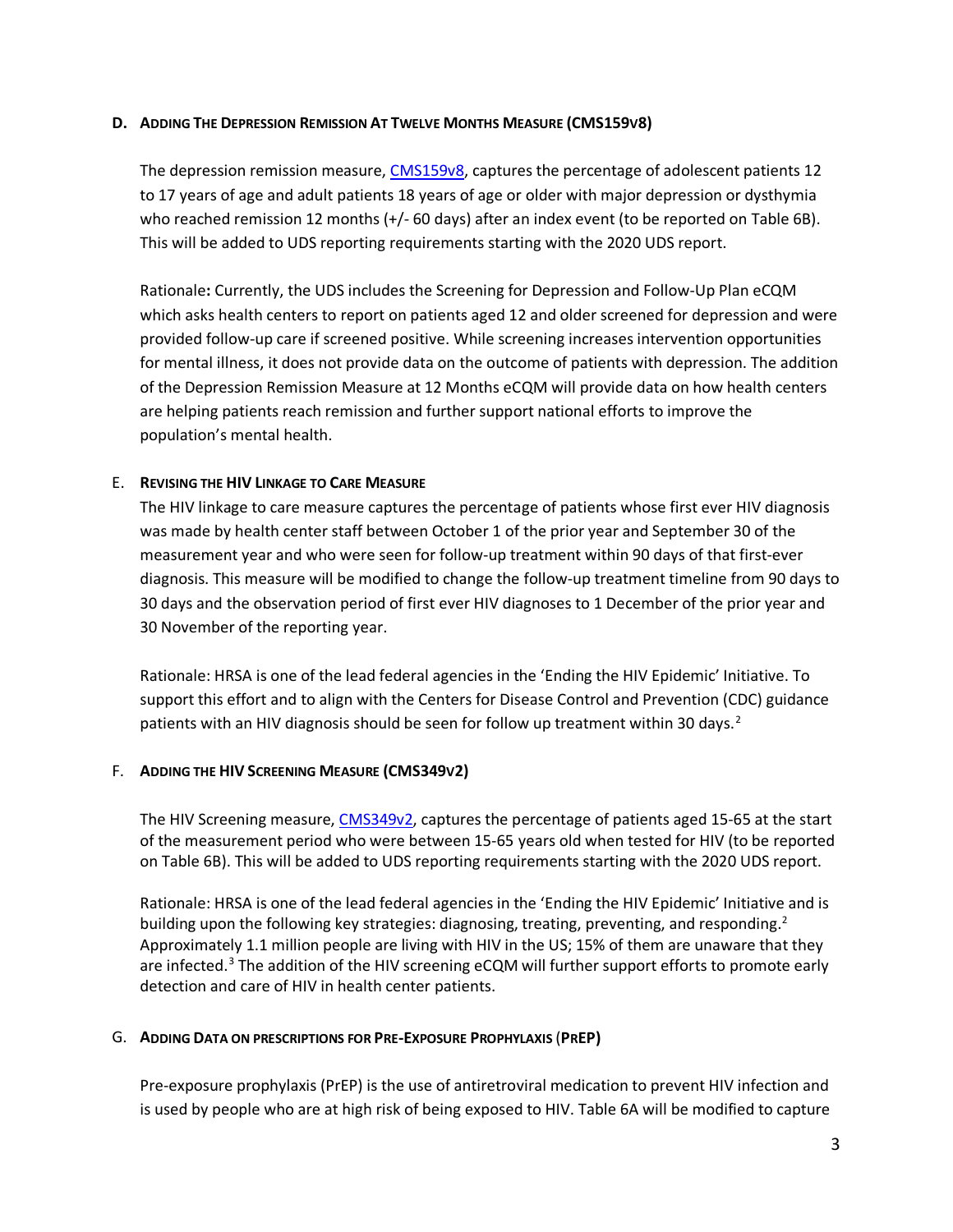data on patients prescribed combinations of emtricitabine (FTC) and tenofovir disoproxil fumarate (TDF) or tenofovir alafenamide (TAF) during the reporting year for PrEP.

The ICD-10-CM coding system does not have a direct coding scheme for PrEP counseling and initiation. The following ICD codes are recommended to help identify patient encounters that may include counseling on or initatitiation of PrEP or that may be associated with currently presecribed PrEP, based on risk for HIV exposure:

- Z20.2 Contact with and (suspected) exposure to infections with a predominantly sexual mode of transmission
- Z11.4 Encounter for screening for human immunodeficiency virus
- Z11.3 Encounter for screening for infections with a predominantly sexual mode of transmission
- Z20.6 Contact with and (suspected) exposure to HIV
- Z72.5 High risk sexual behavior:
	- Z72.51 High risk heterosexual behavior
	- Z72.52 High risk homosexual behavior
	- Z72.53 High-risk bisexual behavior
- Z11.59 Encounter for screening for other viral diseases
- Z20.5 Contact with and (suspected) exposure to viral hepatitis
- Z71.7 Encounter for HIV counseling
- F19.20 Injection drug use exposure risk
- Z70.1 Counseling related to patient's sexual behavior and orientation
- Z20.82 Contact with and (suspected) exposure to other viral communicable diseases
- Z77.21 Contact with and (suspected) exposure to potentially hazardous body fluids
- Z77.9 Other contact with and (suspected) exposure hazardous to health
- W46 Contact with hypodermic needle: "the appropriate7th character is to be added to each code from category W46" A- initial encounter, D-subsequent encounter, S-sequela:
	- W46.0 Contact with hypodermic needle (hypodermic needle stick NOS)
	- W46.1 Contact with contaminated hypodermic needle

The following codes possibly indicate PrEP initiation and follow up encounters: Evaluation and Management (E/M) services (CPT codes):

- 99201-99205 (New Patient)
- 99211-99215 (Established Patient)

Prevention Counseling - Individual Setting (CPT codes):

- 99401 (15 minutes)
- 99402 (30 minutes)
- 99403 (45 minutes)
- 99404 (60 minutes)

Prevention Counseling - Group Setting (CPT codes):

- 99411 (30 minutes)
- 99412 (60 minutes)

PrEP initiation and surveillance labs (not PrEP exclusive codes, may also indicate HIV/STI Screening and may often be in conjunction with pregnancy tests or metabolic panels):

- CPT codes:
	- 86689, 86701-86703, 87534-87539, 87389-87391
- For Medicare patients: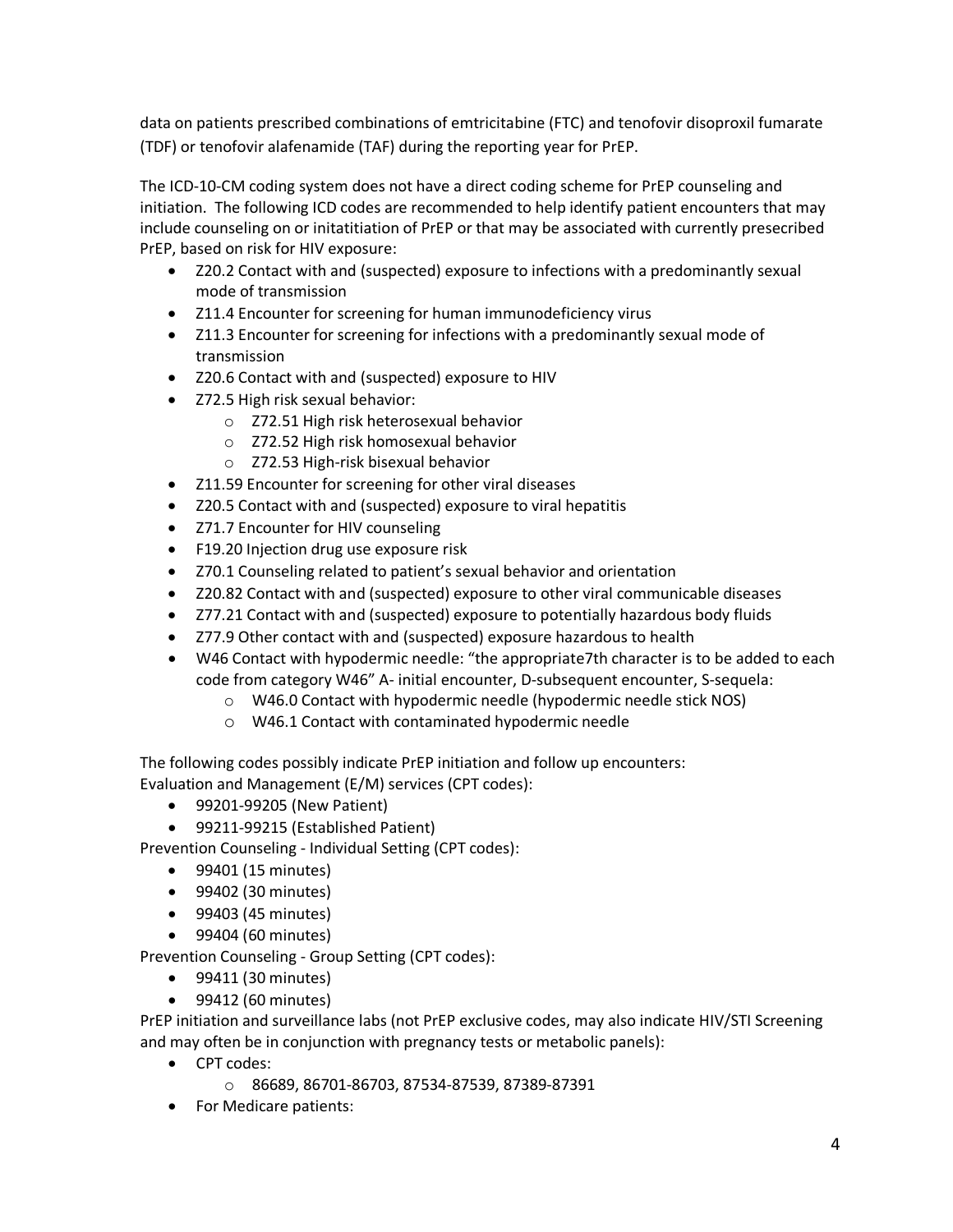- G0432, G0433, G0435
- ICD-10 diagnostic codes associated with labs:
	- Z01.812, Z51.81, Z79.899, Z86.59, Z87.898, F11.20, F11.21, F11.10, F11.90

Additionally, these codes may identify PrEP prescriptions:

- ICD-10 code for current drug therapy, including long term (current) drug use for prophylactic purposes:
	- Z79.899 Other long term (current) drug therapy

Possible RXNorm codes:

- Truvada 495430
- Descovy 1747692
- FTC 276237
- TDF 322248
- $\circ$  TAF 1721604

Be sure to limit reporting to FTC/TDF or FTC/TAF for PrEP (exclude prescriptions for FTC/TDF that were made for other known indications, such as HIV treatment, post-exposure prophylaxis (PEP), and chronic hepatitis B management).

Rationale: The 'Ending the HIV Epidemic' Initiative is a national priority and HRSA is one of the lead federal agencies. The Centers for Disease Control and Prevention (CDC) reports that daily PrEP reduces the risk of contracting HIV from sex by more than 90% and from injection by more than 70%.[4](#page-20-3) The addition of PrEP prescriptions will allow HRSA to assess health center progress on this important HIV prevention effort.

# H. **ADDING INTERNATIONAL CLASSIFICATION OF DISEASES (ICD)-10 CODES TO CAPTURE HUMAN TRAFFICKING AND INTIMATE PARTNER VIOLENCE (IPV)**

IPV is defined as "physical violence, sexual violence, stalking, and psychological aggression (including coercive acts) by a current or former intimate partner.<sup>[5](#page-20-4)</sup> Human trafficking occurs when a trafficker exploits an adult individual with force, fraud, or coercion to make them perform commercial sex or other work<sup>[6](#page-20-5)</sup> or when a child is made to work through force, fraud, or coercision or is made to perform commercial sex acts regardless of force, fraud, or coercision (to be reported on Table 6A).

The following ICD codes are recommended to help identify patients at risk for or effected by Human Trafficking:

# **Human Trafficking**

- T74.5 Forced sexual exploitation, confirmed
	- T74.51 Adult forced sexual exploitation, confirmed
	- T74.52 Child sexual exploitation, confirmed
- T74.6 Forced labor exploitation, confirmed
	- T74.61 Adult forced labor exploitation, confirmed
	- T74.62 Child forced labor exploitation, confirmed
- T76.5 Forced sexual exploitation, suspected
	- T76.51 Adult forced sexual exploitation, suspected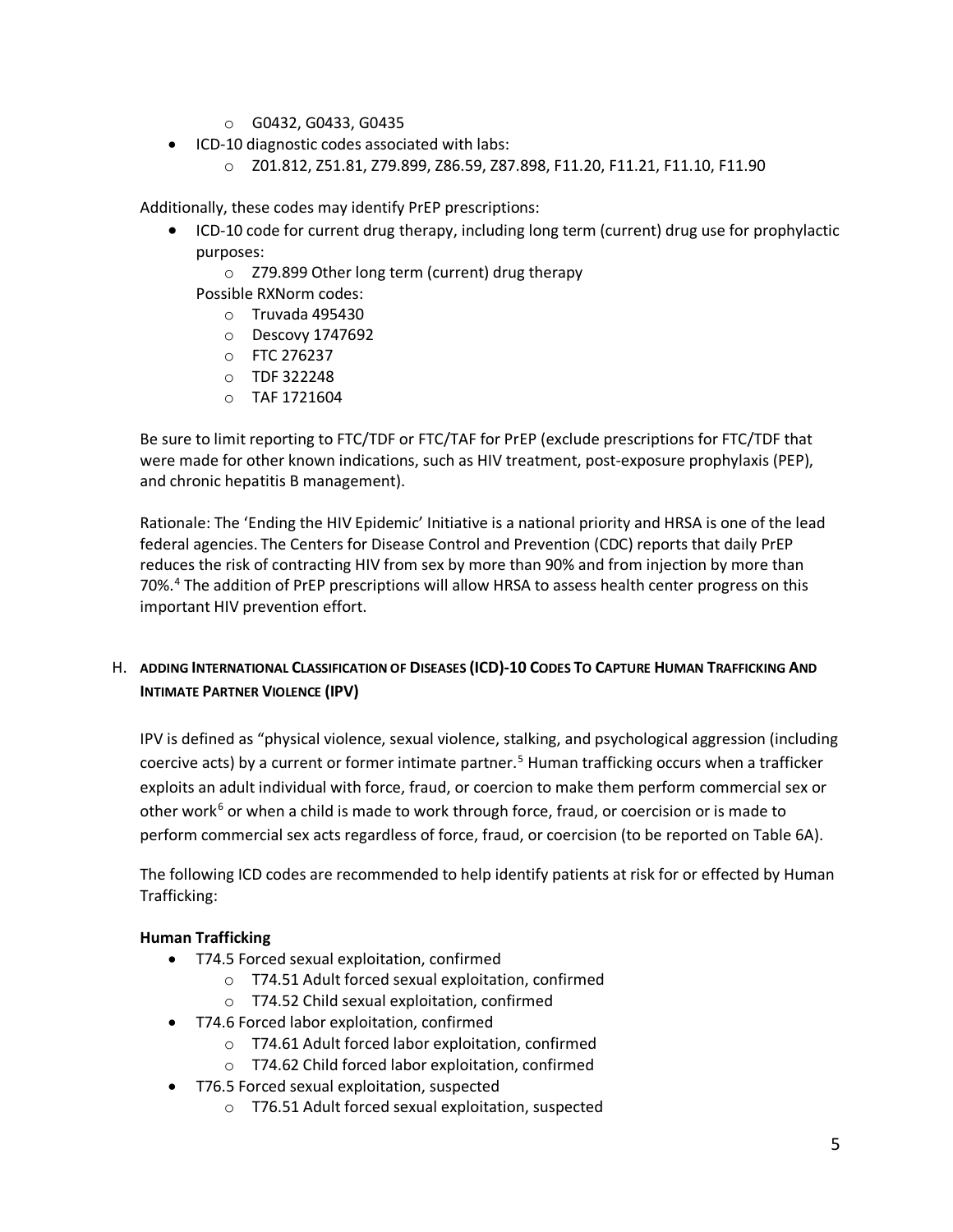- T76.52 Child sexual exploitation, suspected
- T76.6 Forced labor exploitation, suspected
	- T76.61 Adult forced labor exploitation, suspected
	- T76.62 Child forced labor exploitation, suspected
- Z04.8 Encounter for examination and observation for other specified reasons
	- Z04.81 Encounter for examination and observation of victim following forced sexual exploitation
	- Z04.82 Encounter for examination and observation of victim following forced labor exploitation
- Z62.813 Personal history of forced labor or sexual exploitation in childhood
- Z91.42 Personal history of forced labor or sexual exploitation

The following ICD codes are recommended to help identify patients effected by Intimate Partner Violence:

# **Intimate Partner Violence**

- T74.11 Adult physical abuse, confirmed
- T74.21 Adult sexual abuse, confirmed
- T74.31 Adult emotional/psychological abuse, confirmed
- Z69.11 Encounter for mental health services for victim of spousal or partner abuse
- Y07.0\* Spouse or partner, perpetrator of maltreatment and neglect used to identify perpetrator in cases of confirmed abuse (T74 codes)

Rationale: HRSA is aware that human trafficking and intimate partner violence<sup>[7](#page-20-6)</sup> are serious public health issues and complex social determinants of health (SDOH) that can affect a wide range of health and quality of life outcomes. Addressing SDOH is a HRSA objective to improve the health and well-being of health center patients and the broader community in which they reside.

# I. **ADDING THE BREAST CANCER SCREENING MEASURE (CMS125V8)**

Breast Cancer Screening, [CMS125v8,](https://ecqi.healthit.gov/ecqm/measures/cms125v8) measures the percentage of women 50-74 years of age who had a mammogram to screen for breast cancer in the 27 months prior to the end of the measurement period (to be reported on Table 6B). This will be added to UDS reporting requirements starting with the 2020 UDS report.

Rationale: Breast cancer is the most common cancer in women and the fourth leading cause of cancer death in the U.S. $^8$  $^8$  There is substantial geographic and demographic variation in breast cancer death rates suggesting that there are social and structural factors that affect breast cancer mortality. Preventative screening through timely access to mammograms can lead to early detection, better treatment prognosis, and has the potential to reduce health disparities.

# J. **ADDING A QUESTION TO APPENDIX D: HEALTH CENTER HEALTH INFORMATION TECHNOLOGY (HIT) CAPABILITIES**

Appendix D will include a new question to support tracking how health centers are optimizing HIT and accessing Prescription Drug Monitoring Programs (PDMPs) or have them integrated into health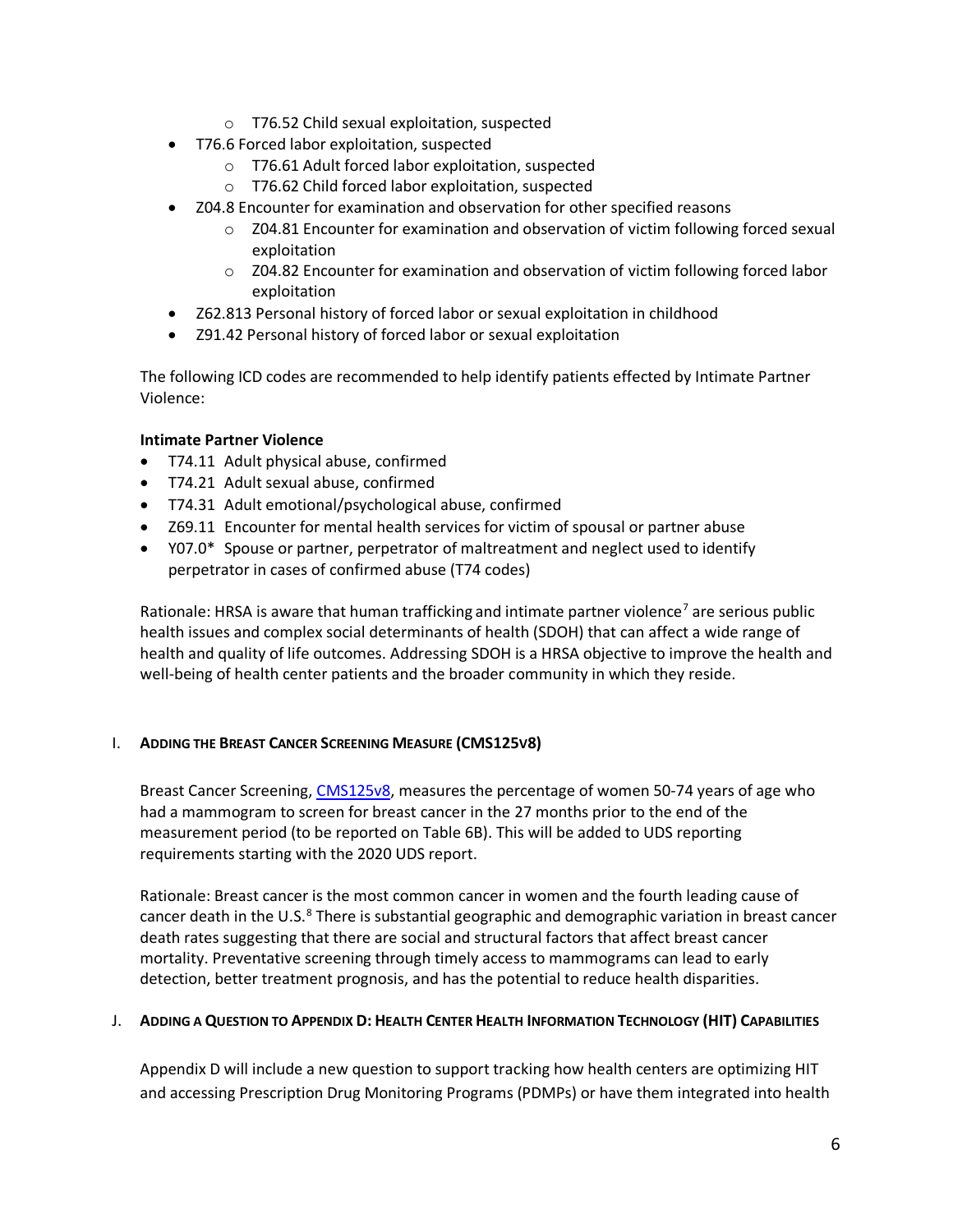information systems such as Health Information Exchanges, electronic health records (EHR) systems, and/or pharmacy dispensing software (PDS) to streamline provider access controlled substances prescription data.

Rationale: PDMPs are effective tools for reducing prescription drug abuse and diversion. Improving provider utilization and access to real-time data have demonstrated meaningful results in reducing over prescribing of medication. Currently, 49 states, the District of Columbia, and Guam have created and are operating PDMPs that collect information from dispensers and report information to authorized users.

K. **REVISINGQUESTIONS IN APPENDIX D: HEALTH CENTER HEALTH INFORMATION TECHNOLOGY (HIT) CAPABILITIES** The CMS program commonly known as Meaningful Use has changed. Questions in the appendix regarding Meaningful Use have been revised accordingly to respond to this change. In addition, the current question regarding standardized screener(s) for social risk factors that are used by health centers has been revised to gain a better understanding of how this information is being used in the primary care setting.

Rationale: CMS has made changes to the Medicare and Medicaid EHR Incentive Programs that will now be known as the Promoting Interoperability programs<sup>[9](#page-20-8)</sup>. To align with these changes, revisions have been made to questions regarding Meaningful Use.

Research has shown that social determinants of health (e.g. food, housing, finances, and transportation) can account for up to 40 percent of individual health outcomes, particularly among vulnerable populations<sup>10</sup>. Increasingly, health care leaders and clinicians are developing ways to discuss these unmet social needs with these patients and connect them to supportive services. As the healthcare landscape changes, health centers are becoming more diverse and comprehensive in the care and services provided and it is important to reflect this work in the data collected.

# **III. CONTACTS**

For questions or comments regarding the proposed changes to the CY 2020 UDS contact the Office of Quality Improvement a[t OQIComments@hrsa.gov.](mailto:OQIComments@hrsa.gov)

Sincerely,

/S/

Jim Macrae Associate Administrator

Attachments: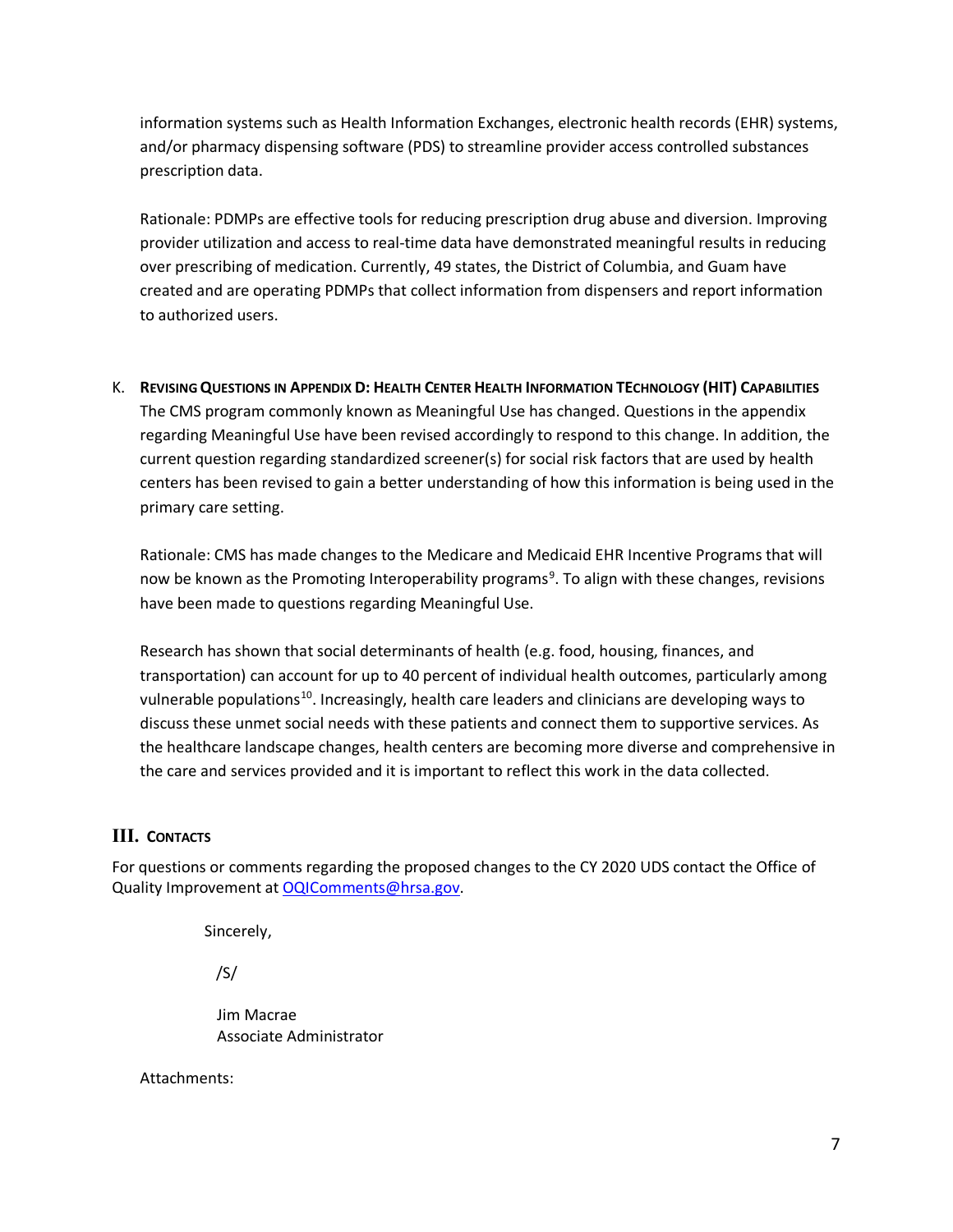1. Instructions for Tables 6A and 6B; and Appendix D for approved changes to UDS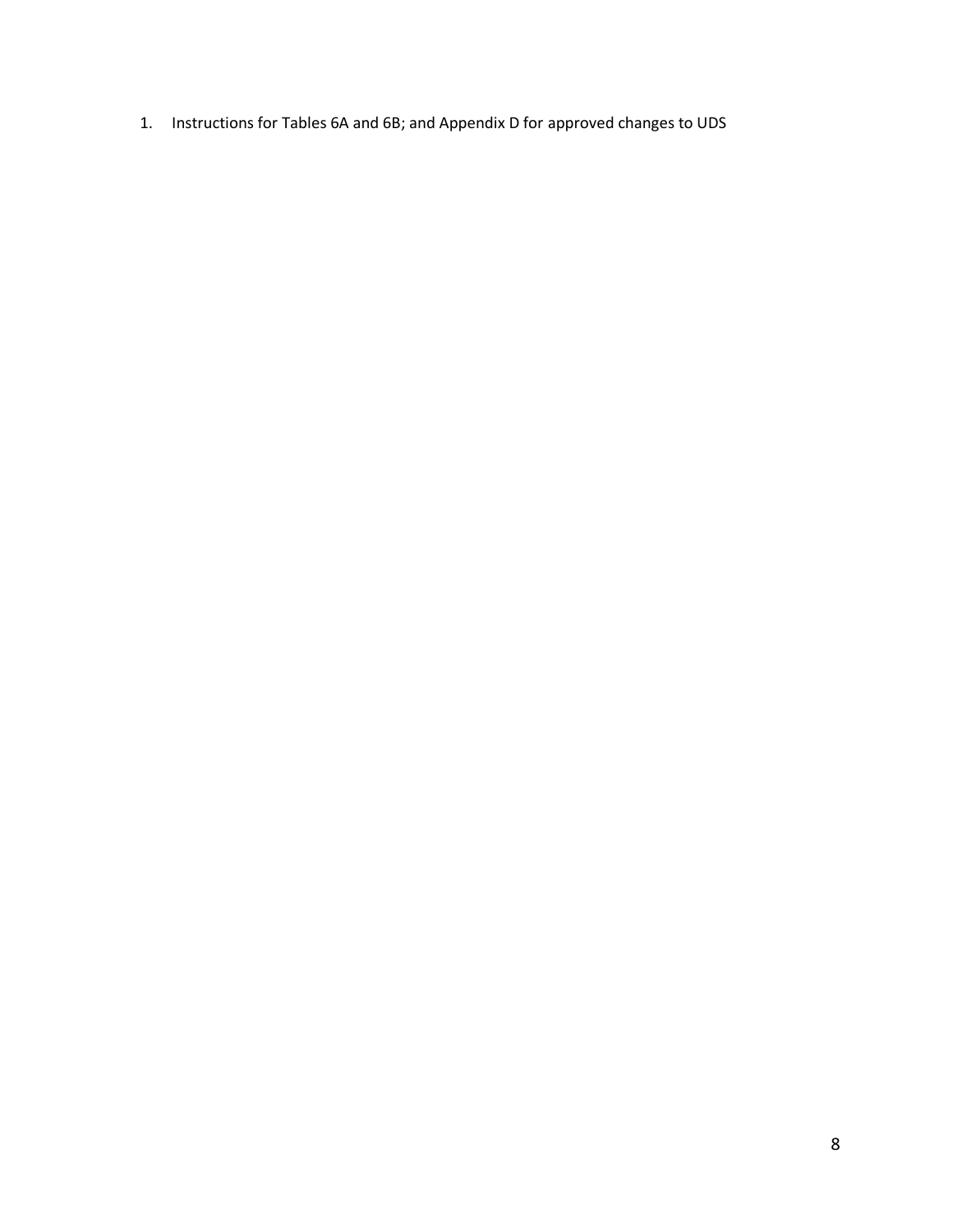# Table 6A: Selected Diagnoses and Services Rendered

Reporting Period: January 1, 2020, through December 31, 2020

# Table 6A: Selected Diagnoses

| Line           | <b>Diagnostic Category</b>                                          | <b>Applicable ICD-10-CM Code</b>                                                                                                                                                                                                                                                                                                                                                                                                                                                                           | <b>Number of Visits</b><br>by Diagnosis<br><b>Regardless of</b><br>Primacy (a) | <b>Number of</b><br><b>Patients with</b><br>Diagnosis (b) |
|----------------|---------------------------------------------------------------------|------------------------------------------------------------------------------------------------------------------------------------------------------------------------------------------------------------------------------------------------------------------------------------------------------------------------------------------------------------------------------------------------------------------------------------------------------------------------------------------------------------|--------------------------------------------------------------------------------|-----------------------------------------------------------|
|                | <b>Selected Infectious and</b><br><b>Parasitic Diseases</b>         |                                                                                                                                                                                                                                                                                                                                                                                                                                                                                                            |                                                                                |                                                           |
| $1 - 2$        | Symptomatic /<br>Asymptomatic human<br>immunodeficiency virus (HIV) | B20, B97.35, O98.7-, Z21                                                                                                                                                                                                                                                                                                                                                                                                                                                                                   |                                                                                |                                                           |
| 2a             | Pre-Exposure Prophylaxis<br>(PrEP) Prescription                     | F19.20, F11.20, F11.21, F11.10,<br>F11.90, W46, W46.0, W46.1,<br>Z20.2, Z20.6, Z20.82, Z72.51,<br>Z72.52, Z11.3, Z11.4, Z11.59,<br>Z20.5, Z70.1, Z71.7, Z51.81,<br>Z77.21, Z77.9, Z86.59, Z79,<br>Z79.0 through Z79.02, Z79.1<br>through Z79.5, Z79.51, Z79.52,<br>Z79.8, Z79.81 through Z79.811,<br>Z79.818, Z79.82 through Z79.84,<br>Z79.89, Z79.891, Z79.899 (limit<br>to TDF/FTC for PrEP)<br>Possible CPT codes to search:<br>99401 through 99404<br>Possbile RXNorm Codes: TDF<br>32248, FTC 276237 |                                                                                |                                                           |
| 3              | Tuberculosis                                                        | A15- through A19-, O98.0-                                                                                                                                                                                                                                                                                                                                                                                                                                                                                  |                                                                                |                                                           |
| 4              | Sexually transmitted<br>infections                                  | A50-through A64- (exclude<br>A63.0)                                                                                                                                                                                                                                                                                                                                                                                                                                                                        |                                                                                |                                                           |
| 4a             | <b>Hepatitis B</b>                                                  | B16.0 through B16.2, B16.9,<br>B17.0, B18.0, B18.1, B19.10,<br>B19.11, O98.4-                                                                                                                                                                                                                                                                                                                                                                                                                              |                                                                                |                                                           |
| 4b             | Hepatitis C                                                         | B17.10, B17.11, B18.2, B19.20,<br>B19.21                                                                                                                                                                                                                                                                                                                                                                                                                                                                   |                                                                                |                                                           |
|                | <b>Selected Diseases of the</b><br><b>Respiratory System</b>        |                                                                                                                                                                                                                                                                                                                                                                                                                                                                                                            |                                                                                |                                                           |
| 5              | Asthma                                                              | J45-                                                                                                                                                                                                                                                                                                                                                                                                                                                                                                       |                                                                                |                                                           |
| 6              | Chronic lower respiratory<br>diseases                               | J40- through J44-, J47-                                                                                                                                                                                                                                                                                                                                                                                                                                                                                    |                                                                                |                                                           |
|                | <b>Selected Other Medical</b><br><b>Conditions</b>                  |                                                                                                                                                                                                                                                                                                                                                                                                                                                                                                            |                                                                                |                                                           |
| $\overline{7}$ | Abnormal breast findings,<br>female                                 | C50.01-, C50.11-, C50.21-,<br>C50.31-, C50.41-, C50.51-,<br>C50.61-, C50.81-, C50.91-,<br>C79.81, D05-, D48.6-, D49.3,<br>N60-, N63-, R92-                                                                                                                                                                                                                                                                                                                                                                 |                                                                                |                                                           |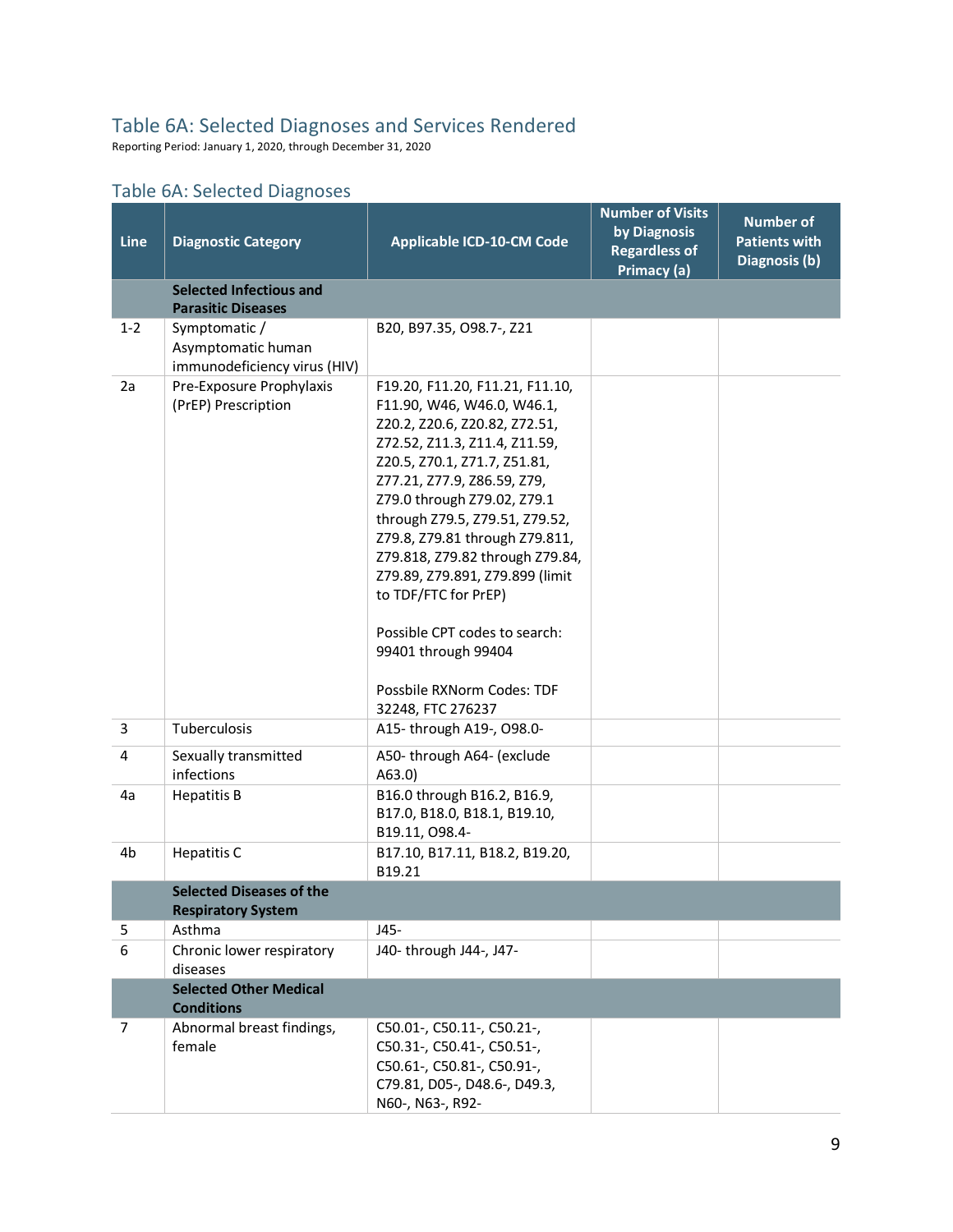| Line            | <b>Diagnostic Category</b>                                                                                                                                                                                                               | <b>Applicable ICD-10-CM Code</b>                                                                                              | <b>Number of Visits</b><br>by Diagnosis<br><b>Regardless of</b><br>Primacy (a) | <b>Number of</b><br><b>Patients with</b><br>Diagnosis (b) |
|-----------------|------------------------------------------------------------------------------------------------------------------------------------------------------------------------------------------------------------------------------------------|-------------------------------------------------------------------------------------------------------------------------------|--------------------------------------------------------------------------------|-----------------------------------------------------------|
| 8               | Abnormal cervical findings                                                                                                                                                                                                               | C53-, C79.82, D06-, R87.61-,<br>R87.629, R87.810, R87.820                                                                     |                                                                                |                                                           |
| 9               | Diabetes mellitus                                                                                                                                                                                                                        | E08- through E13-, O24-<br>(exclude O24.41-)                                                                                  |                                                                                |                                                           |
| 10              | Heart disease (selected)                                                                                                                                                                                                                 | I01-, I02- (exclude I02.9), I20-<br>through I25-, I27-, I28-, I30-<br>through I52-                                            |                                                                                |                                                           |
| 11              | Hypertension                                                                                                                                                                                                                             | I10- through I16-, O10-, O11-                                                                                                 |                                                                                |                                                           |
| 12              | Contact dermatitis and other<br>eczema                                                                                                                                                                                                   | L23- through L25-, L30- (exclude<br>L30.1, L30.3, L30.4, L30.5), L58-                                                         |                                                                                |                                                           |
| 13              | Dehydration                                                                                                                                                                                                                              | E86-                                                                                                                          |                                                                                |                                                           |
| 14              | Exposure to heat or cold                                                                                                                                                                                                                 | ТЗЗ-, ТЗ4-, Т67-, Т68-, Т69-,<br>W92-, W93-                                                                                   |                                                                                |                                                           |
| 14a             | Overweight and obesity                                                                                                                                                                                                                   | E66-, Z68- (exclude Z68.1,<br>Z68.20 through Z68.24, Z68.51,<br>Z68.52)                                                       |                                                                                |                                                           |
|                 | <b>Selected Childhood</b><br><b>Conditions (limited to ages 0</b>                                                                                                                                                                        |                                                                                                                               |                                                                                |                                                           |
|                 | through 17)<br>Otitis media and Eustachian                                                                                                                                                                                               |                                                                                                                               |                                                                                |                                                           |
| 15              | tube disorders                                                                                                                                                                                                                           | H65-through H69-                                                                                                              |                                                                                |                                                           |
| 16              | Selected perinatal/neonatal<br>medical conditions                                                                                                                                                                                        | A33-, P19-, P22- through P29-<br>(exclude P29.3), P35-through<br>P96- (exclude P54-, P91.6-, P92-,<br>P96.81), R78.81, R78.89 |                                                                                |                                                           |
| 17              | Lack of expected normal<br>physiological development<br>(such as delayed milestone;<br>failure to gain weight; failure<br>to thrive); nutritional<br>deficiencies in children only.<br>Does not include sexual or<br>mental development. | E40- through E46-, E50- through<br>E63-, P92-, R62- (exclude R62.7),<br>R63.3                                                 |                                                                                |                                                           |
|                 | <b>Selected Mental Health</b><br><b>Conditions and Substance</b><br><b>Use Disorders, and</b><br><b>Victimizations</b>                                                                                                                   |                                                                                                                               |                                                                                |                                                           |
| 18              | Alcohol-related disorders                                                                                                                                                                                                                | F10-, G62.1, O99.31-                                                                                                          |                                                                                |                                                           |
| 19              | Other substance-related<br>disorders (excluding tobacco<br>use disorders)                                                                                                                                                                | F11- through F19- (exclude F17-<br>), G62.0, O99.32-                                                                          |                                                                                |                                                           |
| 19a             | Tobacco use disorder                                                                                                                                                                                                                     | F17-, 099.33-                                                                                                                 |                                                                                |                                                           |
| 20a             | Depression and other mood<br>disorders                                                                                                                                                                                                   | F30-through F39-                                                                                                              |                                                                                |                                                           |
| 20 <sub>b</sub> | Anxiety disorders, including<br>post-traumatic stress<br>disorder (PTSD)                                                                                                                                                                 | F06.4, F40- through F42-, F43.0,<br>F43.1-, F93.0                                                                             |                                                                                |                                                           |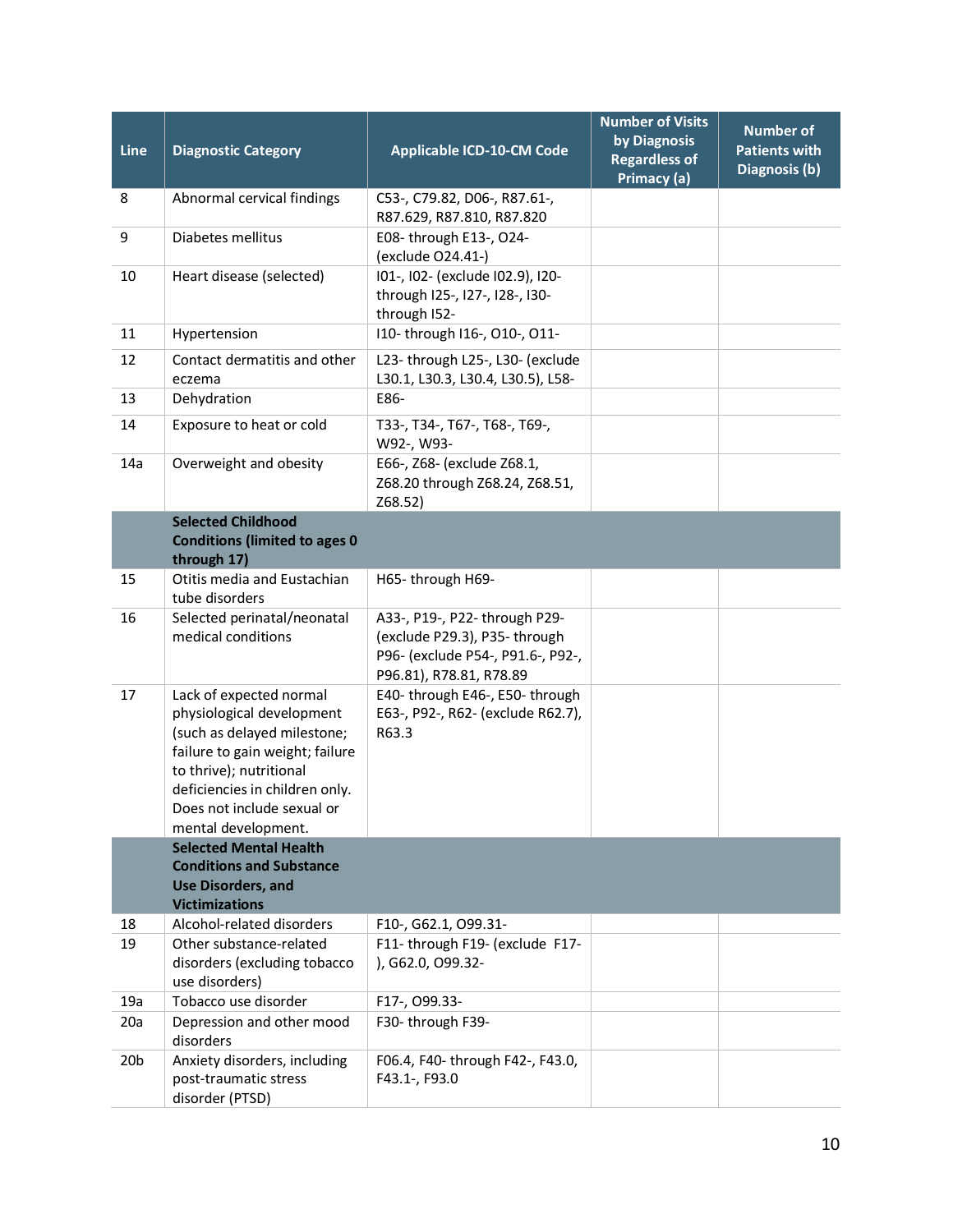| <b>Line</b> | <b>Diagnostic Category</b>                                         | <b>Applicable ICD-10-CM Code</b>                                                                                                                                                                                                                              | <b>Number of Visits</b><br>by Diagnosis<br><b>Regardless of</b><br>Primacy (a) | <b>Number of</b><br><b>Patients with</b><br>Diagnosis (b) |
|-------------|--------------------------------------------------------------------|---------------------------------------------------------------------------------------------------------------------------------------------------------------------------------------------------------------------------------------------------------------|--------------------------------------------------------------------------------|-----------------------------------------------------------|
| 20c         | Attention deficit and<br>disruptive behavior disorders             | F90-through F91-                                                                                                                                                                                                                                              |                                                                                |                                                           |
| 20d         | Other mental disorders,<br>excluding drug or alcohol<br>dependence | F01- through F09- (exclude<br>F06.4), F20- through F29-, F43-<br>through F48- (exclude F43.0-<br>and F43.1-), F50- through F99-<br>(exclude F55-, F84.2, F90-, F91-,<br>F93.0, F98-), O99.34-, R45.1,<br>R45.2, R45.5, R45.6, R45.7,<br>R45.81, R45.82, R48.0 |                                                                                |                                                           |
| 20e         | Human Trafficking                                                  | T74.5-through T74.6-, T76.5-<br>through T76.6-, Z04.8-, Z62.813,<br>791.42                                                                                                                                                                                    |                                                                                |                                                           |
| 20f         | Intimate Partner Violence                                          | T74.11, T74.21, T74.31, Z69.11,<br>Y07.0                                                                                                                                                                                                                      |                                                                                |                                                           |

# Table 6A: Selected Services Rendered

| <b>Line</b>     | <b>Service Category</b>                                                              | <b>Applicable ICD-10-CM</b><br>Code or CPT-4/II Code                                                                                                    | <b>Number of</b><br>Visits (a) | <b>Number of</b><br>Patients (b) |
|-----------------|--------------------------------------------------------------------------------------|---------------------------------------------------------------------------------------------------------------------------------------------------------|--------------------------------|----------------------------------|
|                 | <b>Selected Diagnostic Tests/</b><br><b>Screening/ Preventive</b><br><b>Services</b> |                                                                                                                                                         |                                |                                  |
| 21              | HIV test                                                                             | <b>CPT-4: 86689, 86701 through</b><br>86703, 87389 through 87391,<br>87534 through 87539, 87806                                                         |                                |                                  |
| 21a             | Hepatitis B test                                                                     | CPT-4: 86704 through 86707,<br>87340, 87341, 87350                                                                                                      |                                |                                  |
| 21 <sub>b</sub> | Hepatitis C test                                                                     | CPT-4: 86803, 86804, 87520<br>through 87522                                                                                                             |                                |                                  |
| 22              | Mammogram                                                                            | CPT-4: 77065, 77066, 77067 OR<br>ICD-10: Z12.31                                                                                                         |                                |                                  |
| 23              | Pap test                                                                             | <b>CPT-4: 88141 through 88153,</b><br>88155, 88164 through 88167,<br>88174, 88175 OR<br>ICD-10: Z01.41-, Z01.42, Z12.4<br>(exclude Z01.411 and Z01.419) |                                |                                  |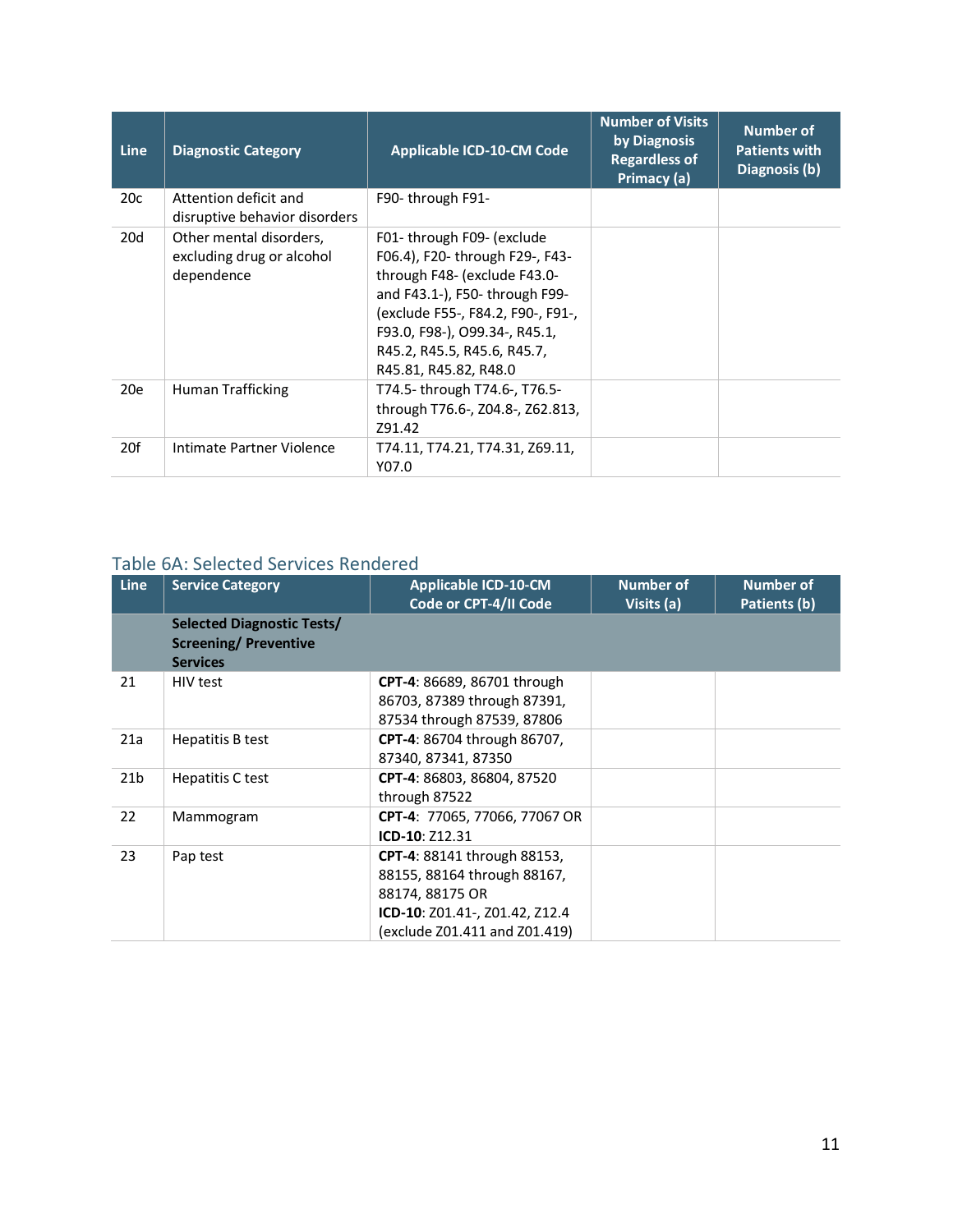| <b>Line</b>     | <b>Service Category</b>        | <b>Applicable ICD-10-CM</b> | <b>Number of</b> | <b>Number of</b> |
|-----------------|--------------------------------|-----------------------------|------------------|------------------|
|                 |                                | Code or CPT-4/II Code       | Visits (a)       | Patients (b)     |
| 24              | Selected immunizations:        | CPT-4: 90632, 90633, 90634, |                  |                  |
|                 | hepatitis A; haemophilus       | 90636, 90643, 90644, 90645, |                  |                  |
|                 | influenzae B (HiB);            | 90646, 90647, 90648,        |                  |                  |
|                 | pneumococcal, diphtheria,      | 90669, 90670, 90696, 90697, |                  |                  |
|                 | tetanus, pertussis (DTaP)      | 90698, 90700, 90701, 90702, |                  |                  |
|                 | (DTP) (DT); mumps, measles,    | 90703, 90704, 90705, 90706, |                  |                  |
|                 | rubella (MMR); poliovirus;     | 90707, 90708, 90710, 90712, |                  |                  |
|                 | varicella; hepatitis B         | 90713, 90714, 90715, 90716, |                  |                  |
|                 |                                | 90718, 90720, 90721, 90723, |                  |                  |
|                 |                                | 90730, 90731, 90732, 90740, |                  |                  |
|                 |                                | 90743, 90744, 90745, 90746, |                  |                  |
|                 |                                | 90747, 90748                |                  |                  |
| 24a             | Seasonal flu vaccine           | CPT-4: 90630, 90653 through |                  |                  |
|                 |                                | 90657, 90658, 90661, 90662, |                  |                  |
|                 |                                | 90672, 90673, 90674, 90682, |                  |                  |
|                 |                                | 90685 through 90689, 90749, |                  |                  |
|                 |                                | 90756                       |                  |                  |
| 25              | Contraceptive management       | ICD-10: Z30-                |                  |                  |
| 26              | Health supervision of infant   | CPT-4: 99381 through 99383, |                  |                  |
|                 | or child (ages 0 through 11)   | 99391 through 99393         |                  |                  |
|                 |                                | ICD-10: Z00.1-              |                  |                  |
| 26a             | Childhood lead test screening  | ICD-10: Z13.88              |                  |                  |
|                 | (9 to 72 months)               | CPT-4: 83655                |                  |                  |
| 26 <sub>b</sub> | Screening, Brief Intervention, | CPT-4: 99408, 99409         |                  |                  |
|                 | and Referral to Treatment      | HCPCS: G0396, G0397, G0443, |                  |                  |
|                 | (SBIRT)                        | H0050                       |                  |                  |
| 26c             | Smoke and tobacco use          | CPT-4: 99406, 99407 OR      |                  |                  |
|                 | cessation counseling           | <b>HCPCS: S9075 OR</b>      |                  |                  |
|                 |                                | CPT-II: 4000F, 4001F, 4004F |                  |                  |
| 26d             | Comprehensive and              | CPT-4: 92002, 92004, 92012, |                  |                  |
|                 | intermediate eye exams         | 92014                       |                  |                  |

| <b>Line</b> | <b>Service Category</b>         | <b>Applicable ADA Code</b> | <b>Number of Visits</b><br>(a) | <b>Number of</b><br>Patients (b) |
|-------------|---------------------------------|----------------------------|--------------------------------|----------------------------------|
|             | <b>Selected Dental Services</b> |                            |                                |                                  |
| 27          | <b>Emergency services</b>       | ADA: D0140, D9110          |                                |                                  |
| 28          | Oral exams                      | ADA: D0120, DO145, D0150,  |                                |                                  |
|             |                                 | D0160, D0170, D0171, D0180 |                                |                                  |
| 29          | Prophylaxis – adult or child    | ADA: D1110, D1120          |                                |                                  |
| 30          | <b>Sealants</b>                 | <b>ADA: D1351</b>          |                                |                                  |
| 31          | Fluoride treatment - adult or   | ADA: D1206, D1208          |                                |                                  |
|             | child                           | CPT-4: 99188               |                                |                                  |
| 32          | Restorative services            | ADA: D21xx through D29xx   |                                |                                  |
| 33          | Oral surgery (extractions and   | <b>ADA: D7xxx</b>          |                                |                                  |
|             | other surgical procedures)      |                            |                                |                                  |
| 34          | Rehabilitative services (Endo,  | ADA: D3xxx, D4xxx, D5xxx,  |                                |                                  |
|             | Perio, Prostho, Ortho)          | D6xxx, D8xxx               |                                |                                  |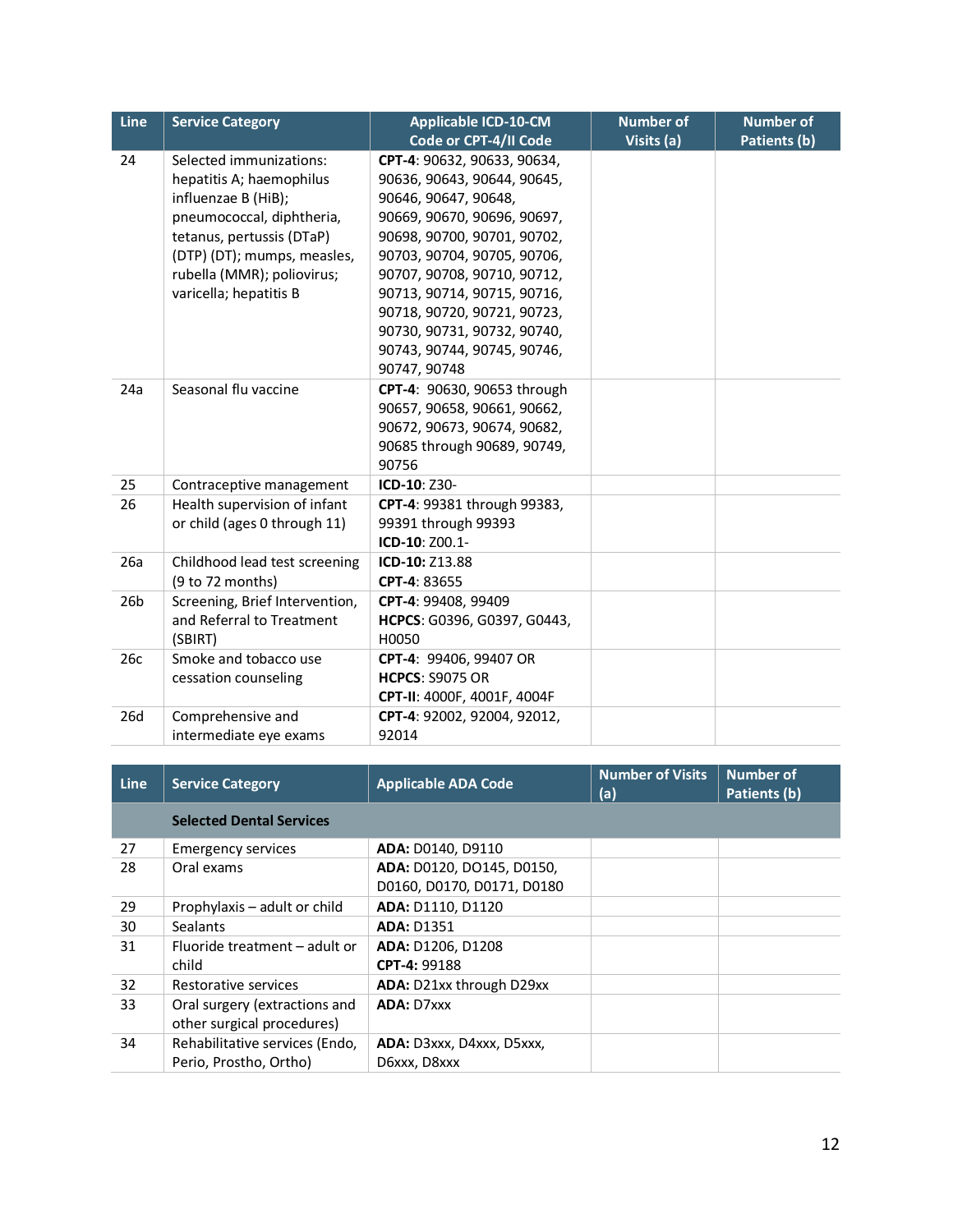# Table 6B: Quality of Care Measures

Reporting Period: January 1, 2020, through December 31, 2020

# **0** Prenatal Care Provided by Referral Only (Check if Yes) **[blank for demonstration**]

#### **Section A – Age Categories for Prenatal Care Patients: Demographic Characteristics of Prenatal Care Patients**

| Line | <b>Age</b>                        | <b>Number of Patients (a)</b> |
|------|-----------------------------------|-------------------------------|
|      | Less than 15 years                |                               |
| 2    | Ages 15-19                        |                               |
| 3    | Ages 20-24                        |                               |
| 4    | Ages 25-44                        |                               |
|      | Ages 45 and over                  |                               |
| 6    | Total Patients (Sum of Lines 1-5) |                               |

#### **Section B - Early Entry into Prenatal Care**

| <b>Line</b> | <b>Early Entry into Prenatal Care</b> | <b>Women Having First Visit with</b><br>Health Center (a) | <b>Women Having First Visit with</b><br><b>Another Provider (b)</b> |
|-------------|---------------------------------------|-----------------------------------------------------------|---------------------------------------------------------------------|
|             | <b>First Trimester</b>                |                                                           |                                                                     |
| 8           | Second Trimester                      |                                                           |                                                                     |
| q           | <b>Third Trimester</b>                |                                                           |                                                                     |

## **Section C - Childhood Immunization Status**

| Line | <b>Childhood Immunization Status</b>                                                                                            | <b>Total Patients with</b><br>2 <sup>nd</sup> Birthday (a) | <b>Number Charts</b><br><b>Sampled</b><br>or EHR total (b) | <b>Number of Patients</b><br>Immunized (c) |
|------|---------------------------------------------------------------------------------------------------------------------------------|------------------------------------------------------------|------------------------------------------------------------|--------------------------------------------|
| 10   | MEASURE: Percentage of children<br>2 years of age who received age<br>appropriate vaccines by their 2 <sup>nd</sup><br>birthday |                                                            |                                                            |                                            |

#### **Section D - Cervical and Breast Cancer Screening**

| <b>Line</b> | <b>Cervical Cancer Screening</b>                                                                         | <b>Total Female</b><br><b>Patients</b><br>Aged 23 through 64<br>(a) | <b>Number Charts</b><br><b>Sampled or EHR</b><br>total (b) | <b>Number of Patients</b><br>Tested (c)         |
|-------------|----------------------------------------------------------------------------------------------------------|---------------------------------------------------------------------|------------------------------------------------------------|-------------------------------------------------|
| 11          | MEASURE: Percentage of women<br>23-64 years of age who were<br>screened for cervical cancer              |                                                                     |                                                            |                                                 |
| <b>Line</b> | <b>Breast Cancer Screening</b>                                                                           | <b>Total Female</b><br><b>Patients</b><br>Aged 50 through 74<br>(a) | <b>Number Charts</b><br><b>Sampled or EHR</b><br>total (b) | <b>Number of Patients</b><br>with Mammogram (c) |
| 11a         | MEASURE: Percentage of women<br>50-74 years of age who had a<br>mammogram to screen for breast<br>cancer |                                                                     |                                                            |                                                 |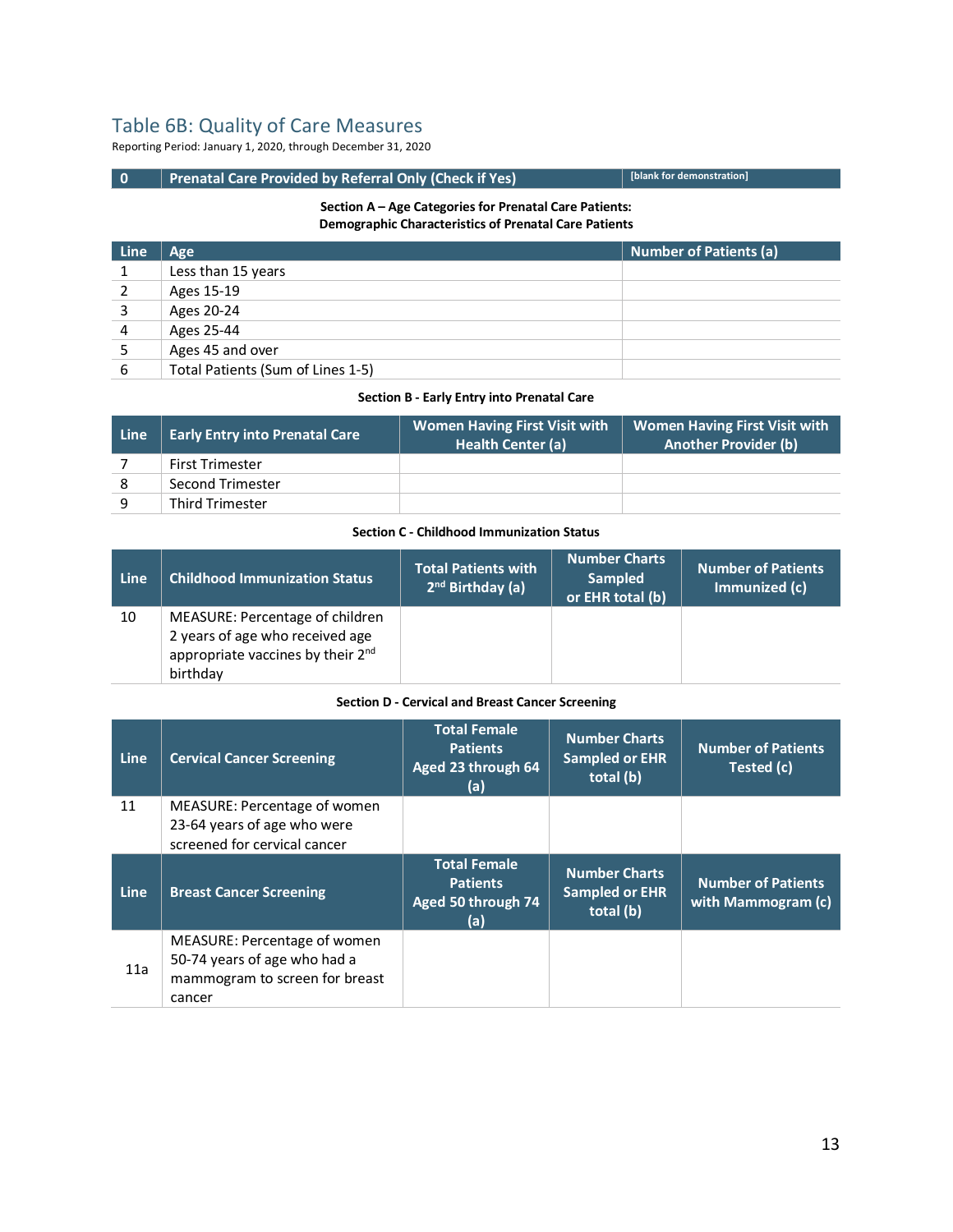## **Section E - Weight Assessment and Counseling for Nutrition and Physical Activity of Children and Adolescents**

| <b>Line</b> | <b>Weight Assessment and</b><br><b>Counseling for Nutrition and</b><br><b>Physical Activity for Children and</b><br><b>Adolescents</b>           | <b>Total Patients Aged</b><br>3 through $17(a)$ | <b>Number Charts</b><br><b>Sampled or EHR</b><br>Total (b) | <b>Number of Patients</b><br>with Counseling and<br><b>BMI Documented (c)</b> |
|-------------|--------------------------------------------------------------------------------------------------------------------------------------------------|-------------------------------------------------|------------------------------------------------------------|-------------------------------------------------------------------------------|
| 12          | MEASURE: Percentage of patients<br>3-17 years of age with a BMI<br>percentile and counseling on<br>nutrition and physical activity<br>documented |                                                 |                                                            |                                                                               |

### **Section F – Preventive Care and Screening: Body Mass Index (BMI) Screening and Follow-Up Plan**

| <b>Line</b> | <b>Preventive Care and Screening:</b><br><b>Body Mass Index (BMI) Screening</b><br>and Follow-Up Plan                                                               | <b>Total Patients Aged</b><br>18 and Older (a) | <b>Number Charts</b><br><b>Sampled or EHR</b><br>Total (b) | <b>Number of Patients</b><br>with BMI Charted<br>and Follow-Up Plan<br>Documented as<br>Appropriate (c) |
|-------------|---------------------------------------------------------------------------------------------------------------------------------------------------------------------|------------------------------------------------|------------------------------------------------------------|---------------------------------------------------------------------------------------------------------|
| 13          | MEASURE: Percentage of patients<br>18 years of age and older with (1)<br>BMI documented and (2) follow-up<br>plan documented if BMI is outside<br>normal parameters |                                                |                                                            |                                                                                                         |

# **Section G – Preventive Care and Screening: Tobacco Use: Screening and Cessation Intervention**

| <b>Line</b> | <b>Preventive Care and Screening:</b><br><b>Tobacco Use: Screening and</b><br><b>Cessation Intervention</b>                                                                                                                                      | <b>Total Patients Aged</b><br>18 and Older (a) | <b>Number Charts</b><br><b>Sampled or EHR</b><br>total (b) | <b>Number of patients</b><br><b>Assessed for Tobacco</b><br><b>Use and Provided</b><br>Intervention if a<br><b>Tobacco User (c)</b> |
|-------------|--------------------------------------------------------------------------------------------------------------------------------------------------------------------------------------------------------------------------------------------------|------------------------------------------------|------------------------------------------------------------|-------------------------------------------------------------------------------------------------------------------------------------|
| 14a         | MEASURE: Percentage of patients<br>aged 18 years of age and older who<br>(1) were screened for tobacco use<br>one or more times within 24<br>months, and (2) if identified to be a<br>tobacco user received cessation<br>counseling intervention |                                                |                                                            |                                                                                                                                     |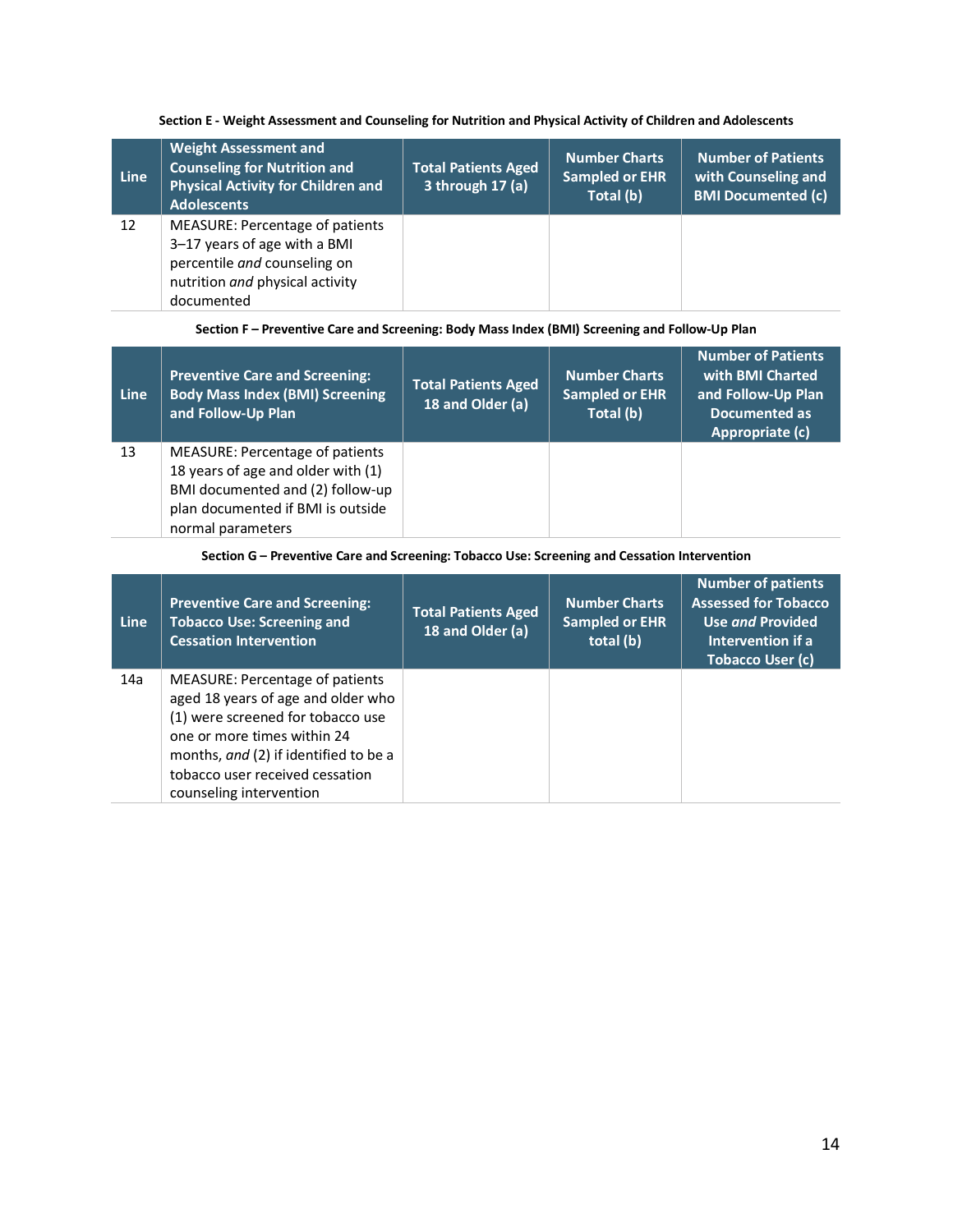| Line | <b>Statin Therapy for the Prevention</b><br>and Treatment of Cardiovascular<br><b>Disease</b>                                                             | <b>Total Patients Aged</b><br>21 and Older at<br><b>High Risk of</b><br><b>Cardiovascular</b><br>Events (a) | <b>Number Charts</b><br><b>Sampled or EHR</b><br>Total (b) | <b>Number of Patients</b><br><b>Prescribed or On</b><br><b>Statin Therapy (c)</b> |
|------|-----------------------------------------------------------------------------------------------------------------------------------------------------------|-------------------------------------------------------------------------------------------------------------|------------------------------------------------------------|-----------------------------------------------------------------------------------|
| 17a  | MEASURE: Percentage of patients<br>21 years of age and older at high<br>risk of cardiovascular events who<br>were prescribed or were on statin<br>therapy |                                                                                                             |                                                            |                                                                                   |

## **Section I - Statin Therapy for the Prevention and Treatment of Cardiovascular Disease**

## **Section J - Ischemic Vascular Disease (IVD): Use of Aspirin or Another Antiplatelet**

| Line | <b>Ischemic Vascular Disease (IVD):</b><br>Use of Aspirin or Another<br>Antiplatelet                                                                              | <b>Total Patients Aged</b><br><b>18 and Older with</b><br><b>IVD Diagnosis or</b><br>AMI, CABG, or PCI<br>Procedure (a) | <b>Number Charts</b><br><b>Sampled or EHR</b><br>Total (b) | <b>Number of Patients</b><br>with Documentation<br>of Aspirin or Other<br><b>Antiplatelet Therapy</b><br>(c) |
|------|-------------------------------------------------------------------------------------------------------------------------------------------------------------------|-------------------------------------------------------------------------------------------------------------------------|------------------------------------------------------------|--------------------------------------------------------------------------------------------------------------|
| 18   | MEASURE: Percentage of patients<br>18 years of age and older with a<br>diagnosis of IVD or AMI, CABG, or<br>PCI procedure with aspirin or<br>another antiplatelet |                                                                                                                         |                                                            |                                                                                                              |

#### **Section K - Colorectal Cancer Screening**

| Line | <b>Colorectal Cancer Screening</b>                                                                                      | <b>Total Patients</b><br>Aged 50 through 75<br>(a) | <b>Number Charts</b><br><b>Sampled or EHR</b><br>Total (b) | <b>Number of Patients</b><br>with Appropriate<br><b>Screening for</b><br><b>Colorectal Cancer(c)</b> |
|------|-------------------------------------------------------------------------------------------------------------------------|----------------------------------------------------|------------------------------------------------------------|------------------------------------------------------------------------------------------------------|
| 19   | MEASURE: Percentage of patients<br>50 through 75 years of age who<br>had appropriate screening for<br>colorectal cancer |                                                    |                                                            |                                                                                                      |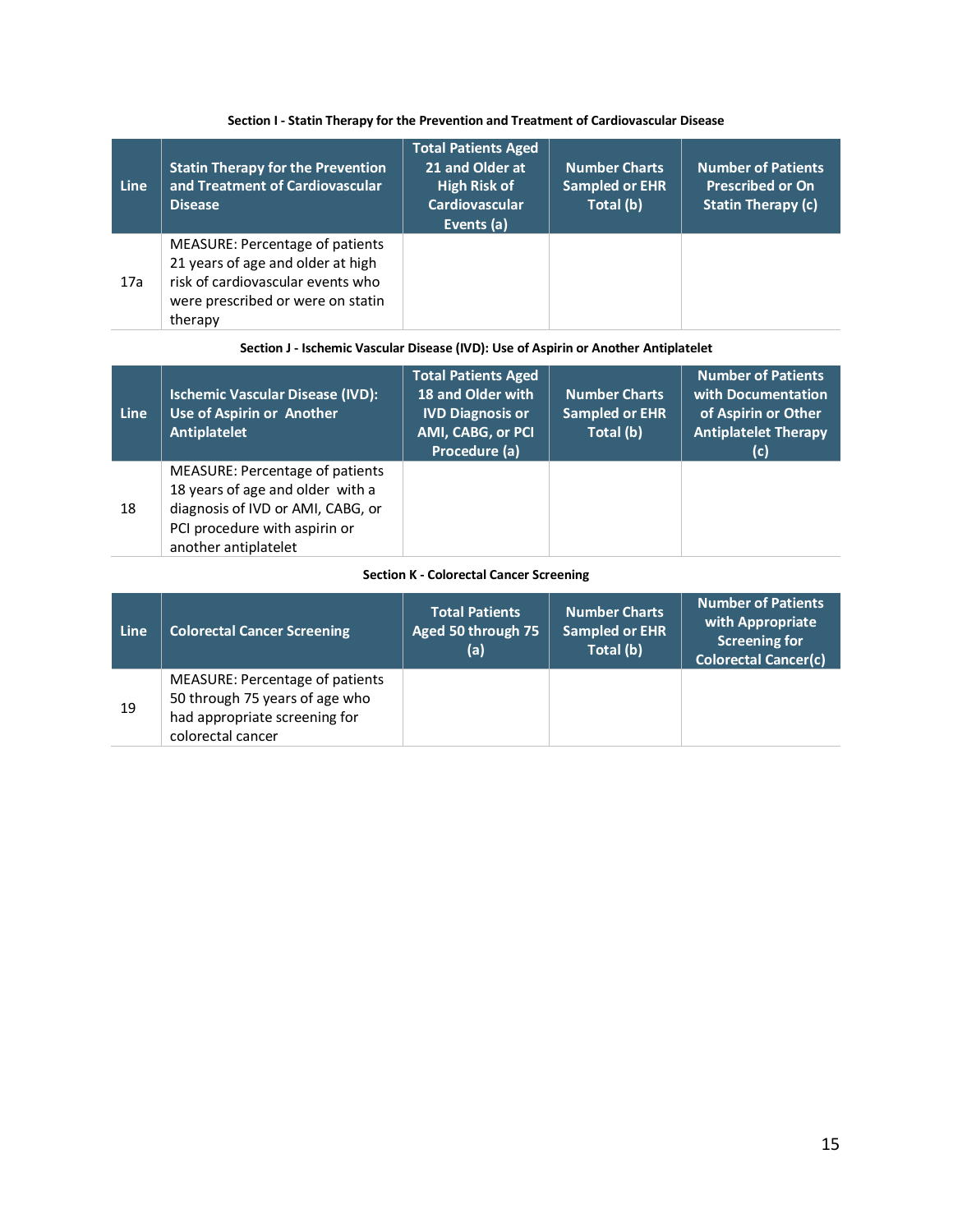# **Section L - HIV Measures**

| <b>Line</b> | <b>HIV Linkage to Care</b>                                                                                                                                                                                                                                                                       | <b>Total Patients First</b><br><b>Diagnosed with HIV</b><br>(a) | <b>Number Charts</b><br><b>Sampled or EHR</b><br>Total (b) | <b>Number of Patients</b><br><b>Seen Within 30 Days</b><br>of First Diagnosis of<br>HIV(C) |
|-------------|--------------------------------------------------------------------------------------------------------------------------------------------------------------------------------------------------------------------------------------------------------------------------------------------------|-----------------------------------------------------------------|------------------------------------------------------------|--------------------------------------------------------------------------------------------|
| 20          | <b>MEASURE: Percentage of patients</b><br>whose first ever HIV diagnosis was<br>made by health center staff<br>between December 1 of the prior<br>year and November 30 of the<br>measurement year and who were<br>seen for follow-up treatment<br>within 30 days of that first-ever<br>diagnosis |                                                                 |                                                            |                                                                                            |
| Line        | <b>HIV Screening</b>                                                                                                                                                                                                                                                                             | <b>Total Patients Aged</b><br>15 through 65<br>(a)              | <b>Charts Sampled</b><br>or EHR Total<br>(b)               | <b>Number of Patients</b><br><b>Tested for HIV</b><br>(c)                                  |
| 20a         | MEASURE: Percentage of patients<br>15-65 years of age who have been<br>tested for HIV within that age<br>range                                                                                                                                                                                   |                                                                 |                                                            |                                                                                            |

## **Section M – Depression Measures**

| <b>Line</b> | <b>Preventive Care and Screening:</b><br><b>Screening for Depression and</b><br><b>Follow-Up Plan</b>                                                                                                      | <b>Total Patients Aged</b><br>12 and Older (a)                                                    | <b>Number Charts</b><br><b>Sampled or EHR</b><br>Total (b) | <b>Number of Patients</b><br><b>Screened for</b><br><b>Depression and</b><br><b>Follow-Up Plan</b><br><b>Documented as</b><br>Appropriate (c) |
|-------------|------------------------------------------------------------------------------------------------------------------------------------------------------------------------------------------------------------|---------------------------------------------------------------------------------------------------|------------------------------------------------------------|-----------------------------------------------------------------------------------------------------------------------------------------------|
| 21          | MEASURE: Percentage of patients<br>12 years of age and older who<br>were (1) screened for depression<br>with a standardized tool and, if<br>screening was positive, (2) had a<br>follow-up plan documented |                                                                                                   |                                                            |                                                                                                                                               |
| <b>Line</b> | <b>Depression Remission at 12</b><br><b>Months</b>                                                                                                                                                         | <b>Total Patients Aged</b><br>18 and Older with<br><b>Major Depression</b><br>or Dysthymia<br>(a) | <b>Charts Sampled</b><br>or EHR Total<br>(b)               | <b>Number of Patients</b><br>who Reached<br><b>Remission</b><br>(c)                                                                           |
| 21a         | MEASURE: Percentage of<br>adolescent patients 12 to 17 years<br>of age and adult patients 18 years<br>of age or older with major<br>depression or dysthymia who<br>reached remission 12 months (+/-        |                                                                                                   |                                                            |                                                                                                                                               |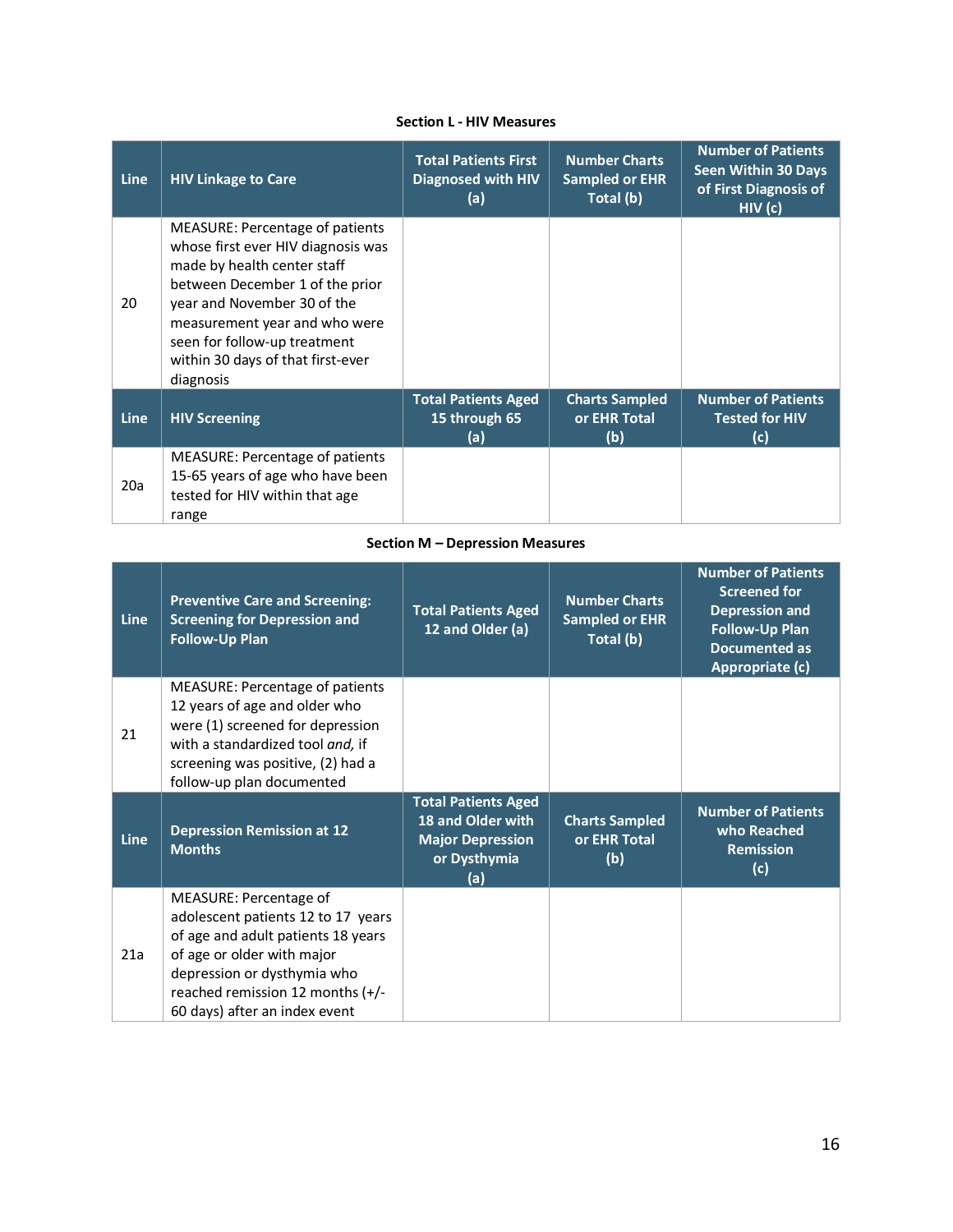# **Appendix D: Health Center Electronic Health Record (EHR) Capabilities and Quality Recognition**

# **Instructions**

The HIT Capabilities Form includes a series of questions on HIT capabilities, including EHR interoperability and eligibility for Meaningful Use. The HIT Form must be completed and submitted as part of the UDS submission. The form includes questions about the health center's implementation of an EHR, certification of systems, and how widely adopted the system is throughout the health center and its providers.

# **Questions**

The following questions appear in the EHBs. Complete them before you file the UDS Report. Instructions for the HIT questions are on screen in EHBs as you complete the form. Respond to each question based on your health center *status as of December 31*.

- 1. Does your center currently have an Electronic Health Record (EHR) system installed and in use?
	- a. Yes, installed at all sites and used by all providers
	- b. Yes, but only installed at some sites or used by some providers
	- c. No

If the health center installed it, indicate if it was in use by December 31, by:

- a. **Installed at all sites and used by all providers**: For the purposes of this response, "providers" mean all medical providers, including physicians, nurse practitioners, physician assistants, and certified nurse midwives. Although some or all of the dental, mental health, or other providers may also be using the system, as may medical support staff, this is not required to choose response a. For the purposes of this response, "all sites" means all permanent sites where medical providers serve health center medical patients and does not include administrative-only locations, hospitals or nursing homes, mobile vans, or sites used on a seasonal or temporary basis. You may check this option even if a few, newly hired, untrained employees are the only ones not using the system.
- b. **Installed at some sites or used by some providers:** Select option b if one or more permanent sites did not have the EHR installed, or in use (even if this is planned), or if one or more medical providers (as defined above) do not yet use the system. When determining if all providers have access to the system, the health center should also consider part-time and locum providers who serve clinic patients. Do not select this option if the only medical providers who did not have access were those who were newly hired and still being trained on the system.
- c. Select "no" if no EHR was in use on December 31, even if you had the system installed and training had started.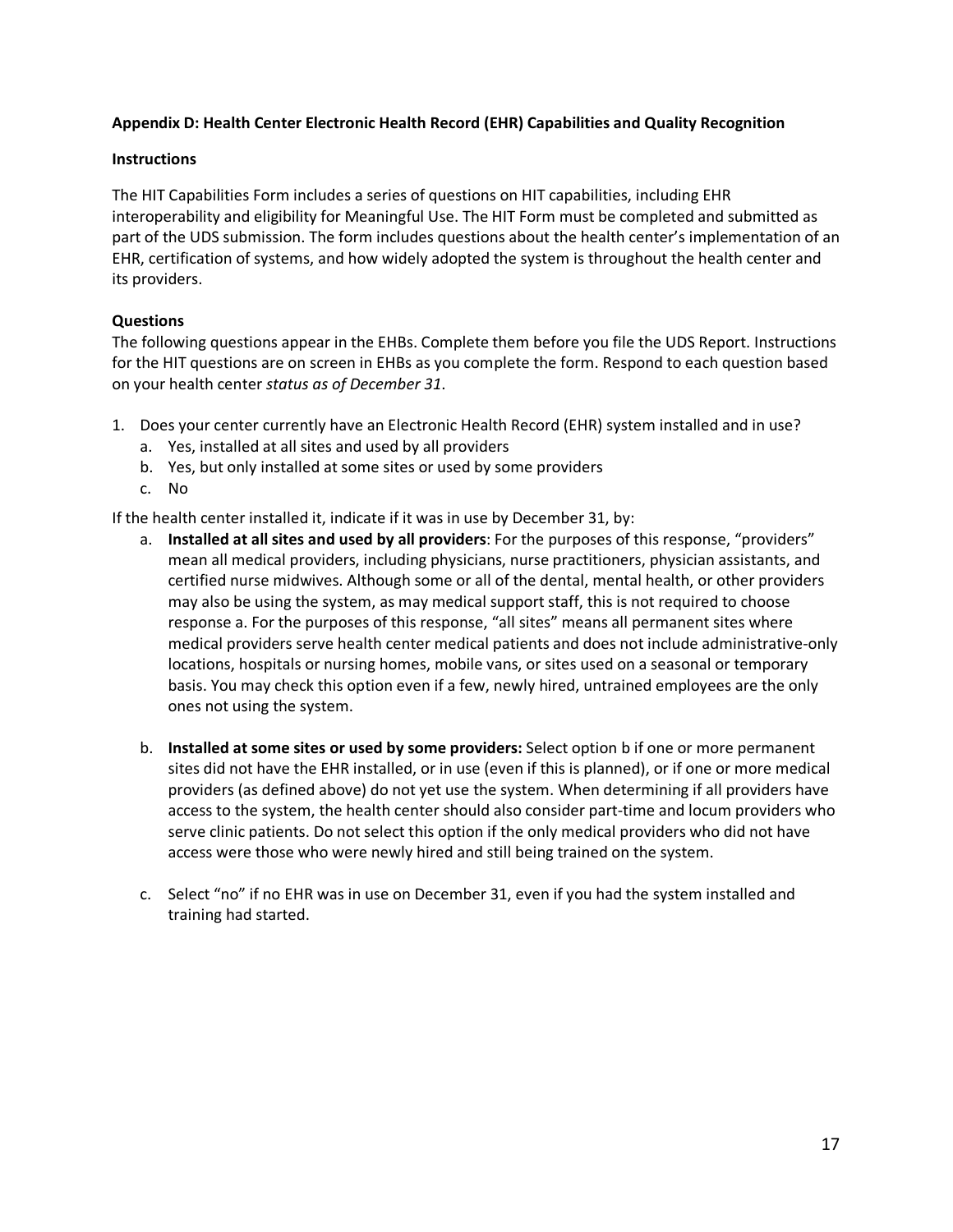This question seeks to determine whether the health center installed an EHR by December 31 and, if so, which product is in use, how broad is access to the system, and what features are available and in use. Do not include PMSs or other billing systems even though they can often produce much of the UDS data. If the health center purchased an EHR, but has not yet placed it into use, answer "no."

If a system is in use (i.e., if a or b has been selected above), indicate it has been certified by the Office of the National Coordinator - Authorized Testing and Certification Bodies.

1a. Is your system certified by the Office of the National Coordinator for Health IT (ONC) Health IT Certification Program?

a. Yes

b. No

Health centers are to indicate in the blanks the vendor, product name, version number, and ONCcertified health IT product list number. (More information is available at

[https://chpl.healthit.gov/#/search\)](https://chpl.healthit.gov/#/search) If you have more than one EHR (if, for example, you acquired another practice with its own EHR), report the EHR that will be the successor system.

- 1a1. Vendor
- 1a2. Product Name
- 1a3. Version Number
- 1a4. ONC-certified Health IT Product List Number

1b. Did you switch to your current EHR from a previous system this year?

- a. Yes
- b. No

If "yes, but only at some sites or for some providers" is selected above, a box expands for health centers to identify how many sites have the EHR in use and how many (medical) providers are using it. Please enter the number of sites (as defined above) where the EHR is in use and the number of providers who use the system (at any site). Include part-time and locum medical providers who serve clinic patients. Count a provider who has separate login identities at more than one site as just one provider.

- 1c. Do you use more than one EHR or data system across your organization? If yes, what is the reason?
- a. Second EHR/data system is used during transition to primary EHR
- b. Second EHR/data system is specific to one service type (e.g. dental, behavorial health)
- c. Secon EHR/data system is used at specific sites with no plan to transition
- d. Other (please specify)

1d. Is your EHR up to date with the latest software and system patches?

1e. When do you plan to update/install the latest EHR software and system patches?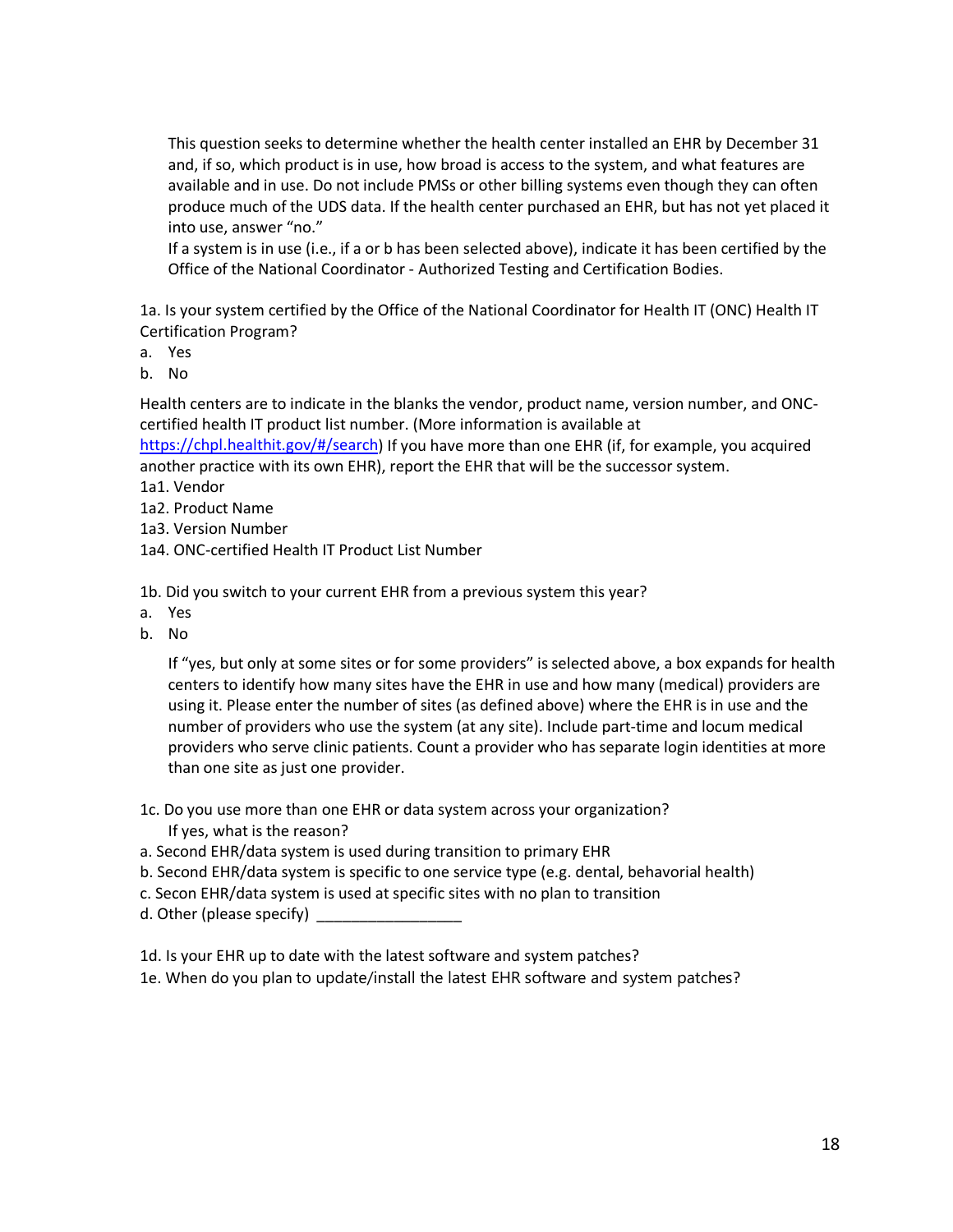- 2. Question removed.
- 3. Question removed.
- 4. Which of the following key providers / health care settings does your center electronically exchange clinical information with? (Select all that apply)
	- a. Hospitals / Emergency rooms
	- b. Specialty clinicians
	- c. Other primary care providers
	- d. Labs or imaging
	- e. Health information exchange (HIE)
	- f. None of the above
	- g. Other (please describe \_\_\_\_\_\_)
- 5. Does your center engage patients through health IT in any of the following ways? (Select all that apply)
	- a. Patient portals
	- b. Kiosks
	- c. Secure Messaging
	- d. Other (please describe )
	- e. No, we do not engage patients using HIT
- 6. Question removed.
- 7. How do you collect data for UDS clinical reporting (Tables 6B and 7)?
	- a. We use the EHR to extract automated reports
	- b. We use the EHR but only to access individual patient charts
	- c. We use the EHR in combination with another data analytic system
	- d. We do not use the EHR
- 8. Question removed.
- 9. Question removed.
- 10. How does your health center utilize HIT and EHR data beyond direct patient care? (Select all that apply)
	- a. Quality improvement
	- b. Population health management
	- c. Program evaluation
	- d. Research
	- e. Other (please describe \_\_\_\_\_\_\_)
	- f. We do not utilize HIT or EHR data beyond direct patient care
- 11. Does your health center collect data on individual patients' social risk factors or social determinants of health, outside of the data reportable in the UDS?
	- a. Yes
	- b. No, but in planning stages to collect this information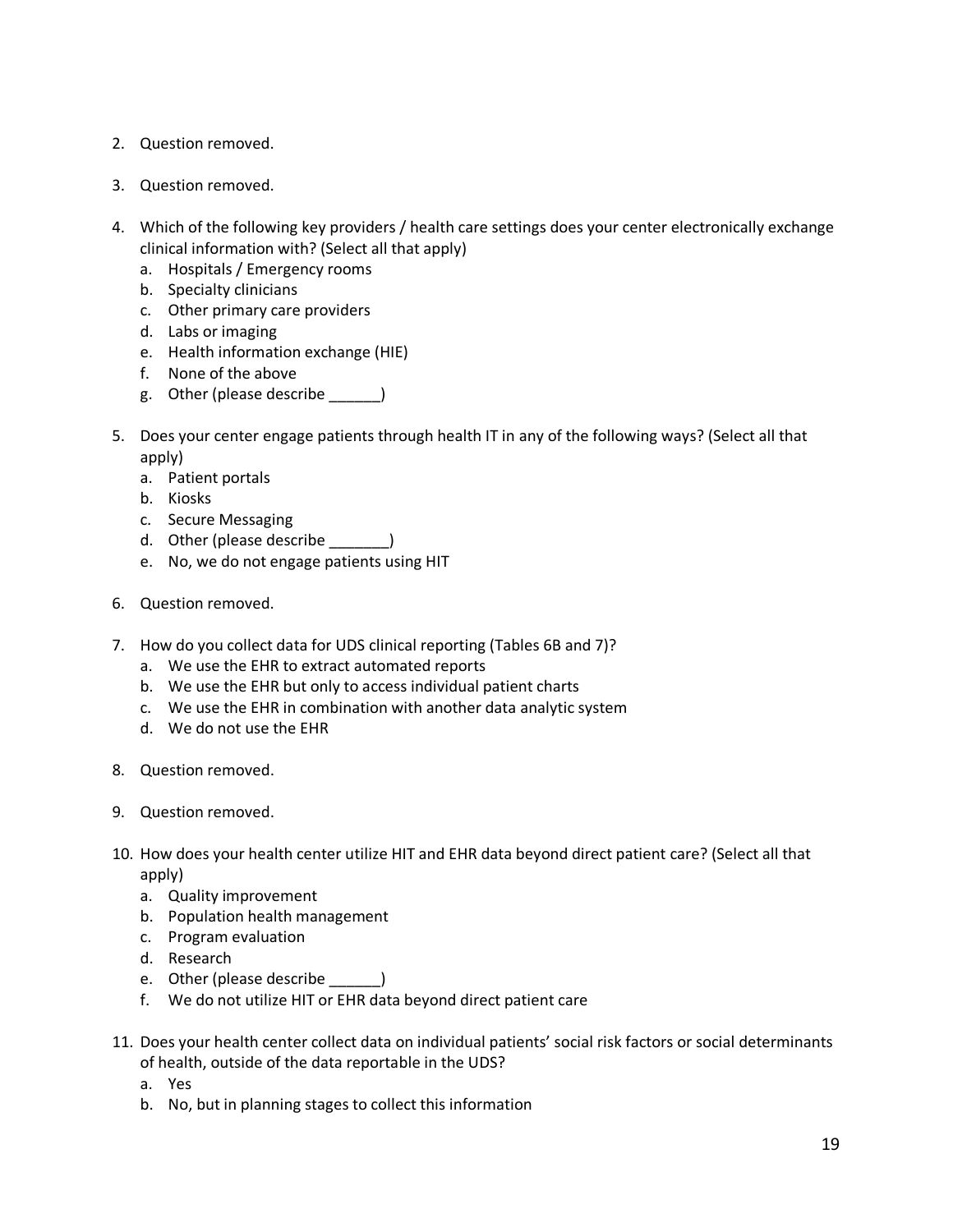- c. No, not planning to collect this information
- 12. Which standardized assessment(s) to collect information on the social determinants of health or social risk factors, if any, do you use? (Select all that apply)
	- a. Accountable Health Communities Screening Tools
	- b. Upstream Risks Screening Tool and Guide
	- c. iHELP
	- d. Recommend Social and Behavioral Domains for EHRs
	- e. Protocol for Responding to and Assessing Patients' Assets, Risks, and Experiences (PRAPARE)
	- f. Well Child Care, Evaluation, Community Resources, Advocacy Referral, Education (WE CARE)
	- g. WellRx
	- h. Health Leads Screening Toolkit
	- i. Other (please describe \_\_\_\_\_\_\_\_\_\_)
	- j. We do not use a standardized assessment

12a. Please provide the total number of patients that screened positive for the following:

- a. Food insecurity
- b. Housing insecurity
- c. Financial strain
- d. Lack of transportation/access to public transportation

12b. If you do not use a standardized assessment to collect this information, please comment why (Select all that apply)

- a. Have not considered/unfamiliar with assessments
- b. Lack of funding for addressing these unmet social needs of patients
- c. Lack of training for staff to discuss these issues with patients
- d. Inability to include in patient intake and clinical workflow
- e. Not needed
- f. Other (Please specify: The set of the set of the set of the set of the set of the set of the set of the set o
- 13. Does your center integrate a statewide Prescription Drug Monitoring Program (PDMP) database into the health information systems such as Health Information Exchanges, electronic health record (EHR) systems, and/or pharmacy dispensing software (PDS) to streamline provider access to controlled substance prescriptions?
	- a. Yes
	- b. No
	- c. Not sure